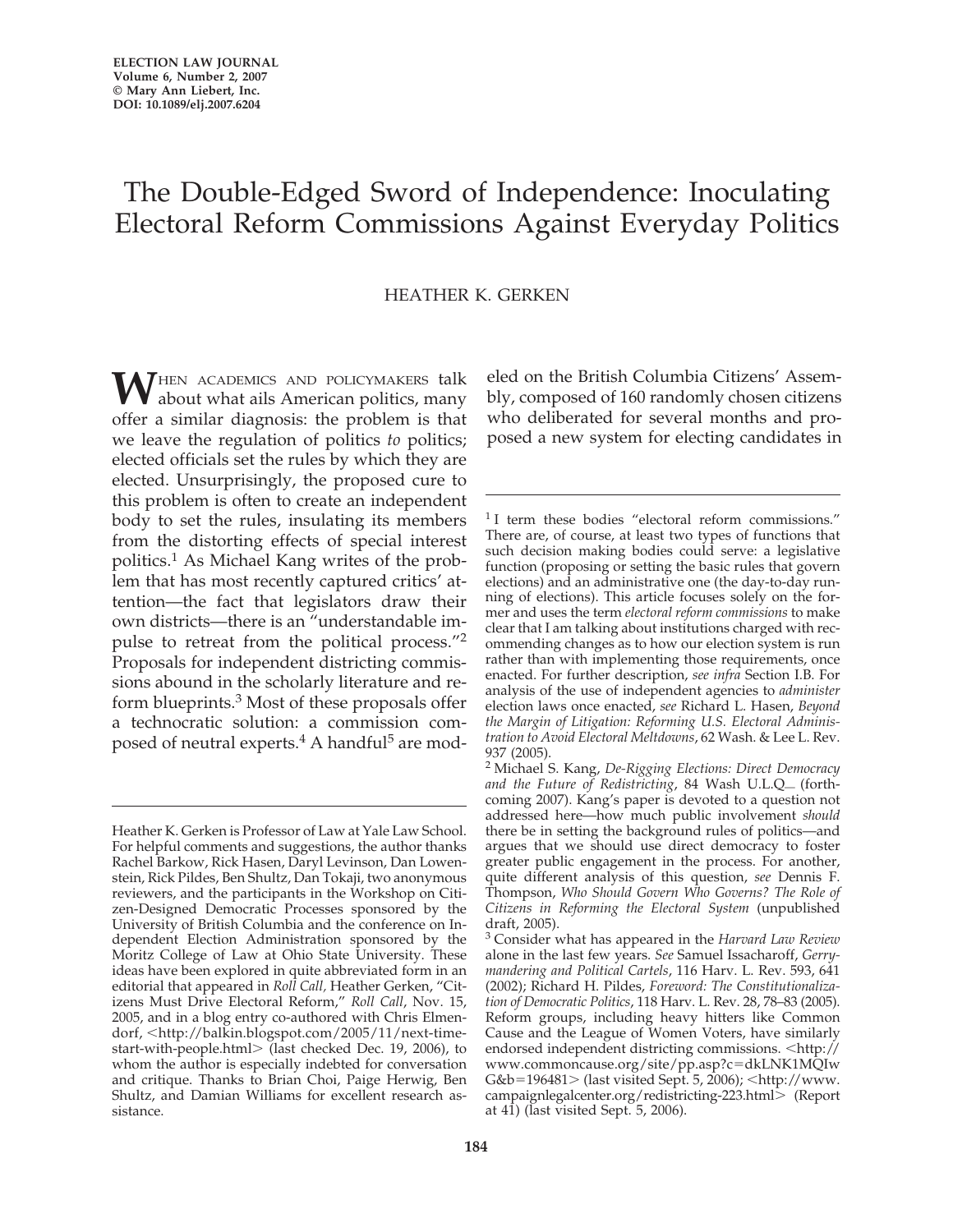the province for approval via referendum.<sup>6</sup> This article addresses those who are attracted to such institutions because they desire *independence*7—a chance to shut self-interested legislators, special interest groups, and political parties out of the decision making process, or at least to minimize their influence over the relevant decision makers.

The modest point of this article is that independence is a double-edged sword. I do not seek here to quibble with the basic impulse behind proposals for reform. Nor do I offer what has by now become the conventional response to calls for independence—the argument that true political independence is impossible to achieve. Instead, granting reformers' claim that independence can be had, I query whether one can have too much of a good thing. Giving electoral reform commissions too much independence from politics may, ironically, undermine the success of reform efforts in the long run. Independence, in short, has costs as well as benefits: it gives the decision maker credibility to speak, but it creates the risk that the content of the speech will never become a reality.

The solution to the problem of political infection, then, is not to quarantine electoral reform commissions from everyday politics, $8$  but to *inoculate* them. Inoculation, of course, requires one to be infected by the very virus one seeks to avoid. My proposal is thus to infuse the decision making process with some of the concerns that dominate everyday politics. Indeed, while scholars and policymakers of all stripes tend to express disdain for politics, I wish to argue that reform efforts can fail because they do not involve *enough* politicking.

The article proceeds as follows. Part I describes the empirical justification for inoculating electoral reform commissions against politics. It begins by describing and defending the key assumption underlying the article—that most reform will involve an iterated process that requires a proposal to win legislative or popular approval in order to be implemented. The dilemma for reformers, then, is that they must play politics in order to change the way politics ultimately will be played. This Part then examines a small but burgeoning literature on the institutional structures that are most likely to achieve reform in areas where law and

politics intersect. Although that literature is too embryonic to draw firm conclusions, it suggests that fully independent decision making bodies can sometimes be *less* effective at achieving reform than institutions that are at least partially enmeshed within the political system. Independence, counterintuitively enough, can sometimes insulate decision makers from political pressures to such an extent that they lose sight of what type of reform is politically realistic. Moreover, political elites can play a crucial role in ensuring that public support for reform runs wide as well as deep, and it is politically connected reform commissions that have a better chance of gaining the support of such elites.

Part II offers a first cut at the more difficult question raised by this article: how do we strike the proper balance between political infection and political quarantine? It argues that any inoculation strategy must be tailored to the type of institution in question. Independent commissions dominated by technocratic elites may be handicapped in systematically different ways than citizens' assemblies in devising and helping pass sensible reform. Because any such analysis depends heavily on context, this sec-

<sup>4</sup> *Supra* sources in note 3.

<sup>5</sup> *Infra* text accompanying notes 14 to 16 (noting the states and countries which have established or are considering establishing a citizens' assembly).

<sup>&</sup>lt;sup>6</sup> See <http://www.citizensassembly.bc.ca/public> (last

visited Sept. 5, 2006); *see also infra* Section II.B. <sup>7</sup> As Chris Elmendorf has helpfully pointed out, the word *independence* has many meanings: sometimes it refers to formal, *de jure* structures protecting a decision making body from politics (e.g., whether it can exercise power unilaterally, whether its membership is beholden to other political bodies, whether it is insulated from retaliation); other times it conveys a *de facto* removal from politics. For these purposes, I generally mean to use the word in its colloquial sense, to refer to *de facto* distance or aloofness from politics. In using the term in this way, however, I do not mean to downplay the fact that these meanings are often closely intertwined in practice. After all, a body with formal rulemaking independence or protection from political retaliation is more likely to be "independent" in the colloquial sense than one that is institutionally beholden to political actors in some way. And the purpose of this article is to examine formal and informal design strategies that would encourage electoral reform commissions to pay adequate attention to political concerns. <sup>8</sup> I use the phrase *politics* here in its colloquial (and thus negative) sense to refer to a political system marked by partisanship and special interests.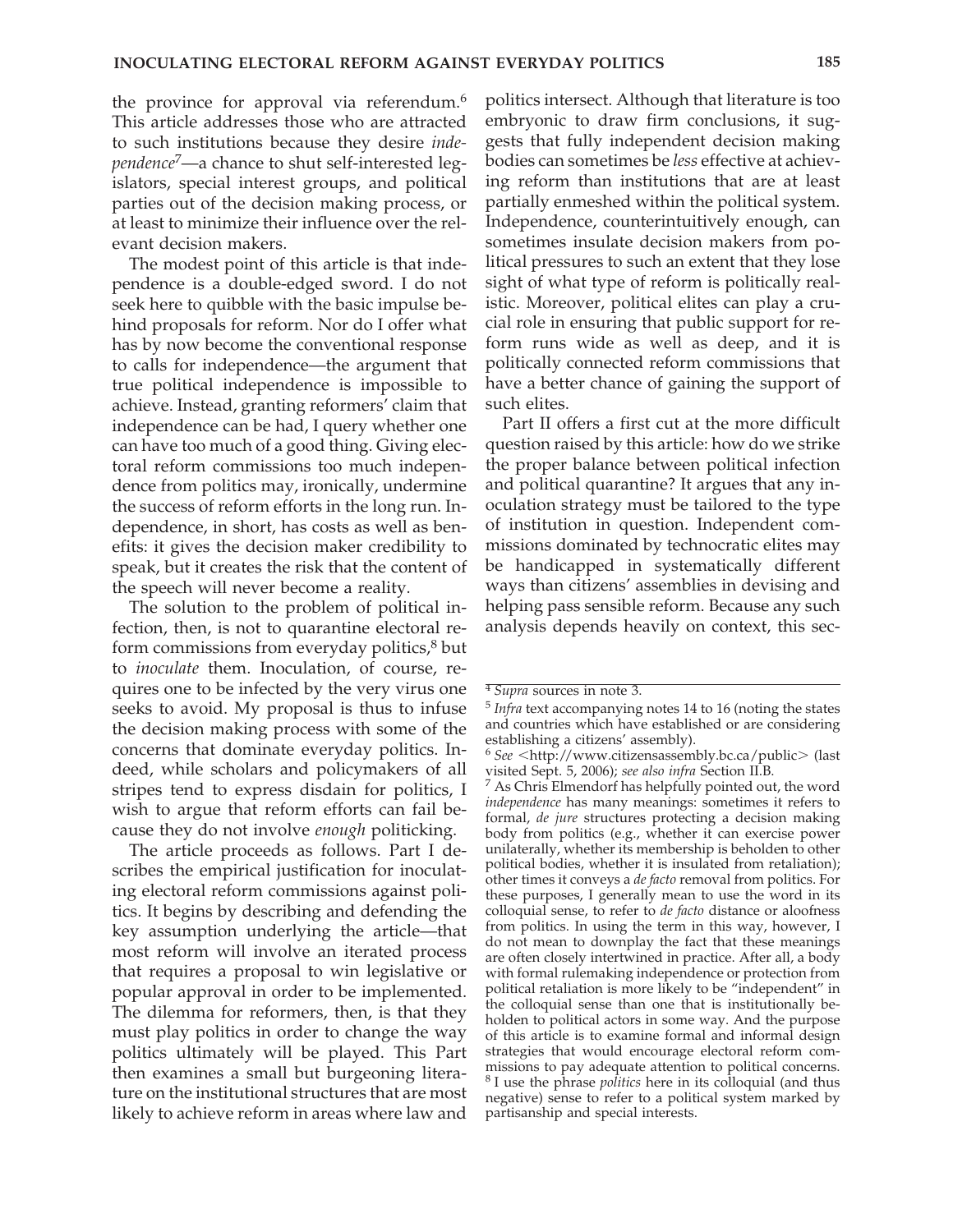tion of the article will not offer a full-blown account of every institutional mechanism one might employ to inoculate a given electoral reform commission. Instead, it will use the recent experience of the British Columbia Citizens' Assembly as a case study in order to offer a few, tentative suggestions about how to strike the appropriate balance between political engagement and political independence.

#### **I. INDEPENDENCE AS DOUBLE-EDGED SWORD**

#### *A. The dominance of the independence model*

It is not surprising that so many scholars and policymakers are attracted to the independence model in thinking about how to design electoral reform commissions. For scholars attracted to the deliberative model, independence allows citizens to retreat from everyday politics to think through the difficult problems before them. Insulated from the pressures of partisan politics and self-interested lobbying, discussion can take place on the terms that many deliberative democrats believe confer legitimacy on the outcome.<sup>9</sup> Even public choice scholars—who pride themselves on taking a more clear-eyed view of politics than their idealistic academic brethren—tend to favor independent decision making. While public choice scholars always worry about the problem of capture, independent commissions seem less vulnerable to the influence of special interests than legislatures. The case is even easier with regard to electoral commissions, where those most tainted by self-interest are the legislators themselves.<sup>10</sup>

Policymakers also seem to favor the independence model. U.S. reformers have repeatedly proposed independent commissions composed of retired judges or technocrats for drawing district lines, and not a year goes by without some blue ribbon panel of experts suggesting how we can improve our democracy. Similarly, the decision by two Canadian provinces and the Netherlands to create assemblies composed of average citizens to deliberate about reform seems to embody a desire to avoid the distorting effects of special interest groups, party politics, and legislative self-interest and thus "align the interests of [decision makers] with those of the citizens."11

The benefits of independence are so obvious that one would think that almost anyone could agree as to its virtues. It offers all the attractions of intellectual purity: objectivity, the chance to vindicate the public interest rather than special interests, an opportunity to avoid the unappetizing brew of watered-down reform. But notice that the easiest case to be made for independence concerns its *outputs*; most are

<sup>9</sup> *See* Dennis F. Thompson, Just Elections 168–79 (2002) (endorsing deliberative electoral reform commission); *see also* Cass Sunstein, *Beyond the Republican Revival*, 97 Yale L.J. 1539, 1549 (1988) (arguing that those who favor civic republicanism—a historically influenced normative account in favor of deliberation favored by many law professors—will "attempt to insulate political actors from private pressure"); *id.* at 1560 (arguing that even elected representatives should enjoy "substantial autonomy"); Michael A. Fitts, *Look Before You Leap: Some Cautionary Notes on Civic Republicanism*, 97 Yale L.J. 1651, 1653 (1988) (on reviewing the civic republicanism literature, concluding that its "most important structural goal appears to be political insulation"). For a less sanguine view of the role that political insulation plays in fostering healthy deliberation, *see* Amy Guttman and Dennis Thompson,

<sup>&</sup>lt;sup>10</sup> The most recent and powerfully articulated variant of this argument is made by Sam Issacharoff. *See* Issacharoff, *supra* note 3. For a spirited response, *see* Nathaniel Persily, *In Defense of Foxes Guarding Henhouses: The Case for Judicial Acquiescence to Incumbent-Protecting Gerrymanders*, 116 Harv. L. Rev. 649 (2002).

<sup>&</sup>lt;sup>11</sup> The phrase comes from an anonymous reviewer. Interestingly, even the participants in the BC Citizens' Assembly seemed to value the Assembly's insulation from party politics. For instance, when members of one political party, the Greens, tried to lobby the Assembly, the strategy backfired, as members of the Assembly resented the Greens' effort to influence the decision making process. *See* Glenn Bohn, *Greens won't endorse but like electoral reform,* Vancouver Sun, May 3, 2005, at A5 (according to Green Party leader, "the citizens' assembly wanted every party neutral . . . they didn't want political interference"); R.S. Ratner, *The B.C. Citizens' Assembly: The Public Hearing and Deliberations Stage*, Canadian Parliamentary Review 27 (Spring 2005) (noting that Assembly participants expressed concerns about the "infiltration and dominance of special interest groups into the hearings and submission processes"). According to one report, the Green Party's use of a common political tool—"bombard[ing] the assembly with hundreds of identical submissions" ended up "provoking a backlash" from some members of the Assembly. Vaughn Palmer, *Vote on electoral reform not necessarily the last word, James says*, Vancouver Sun, April 6, 2005, at A3.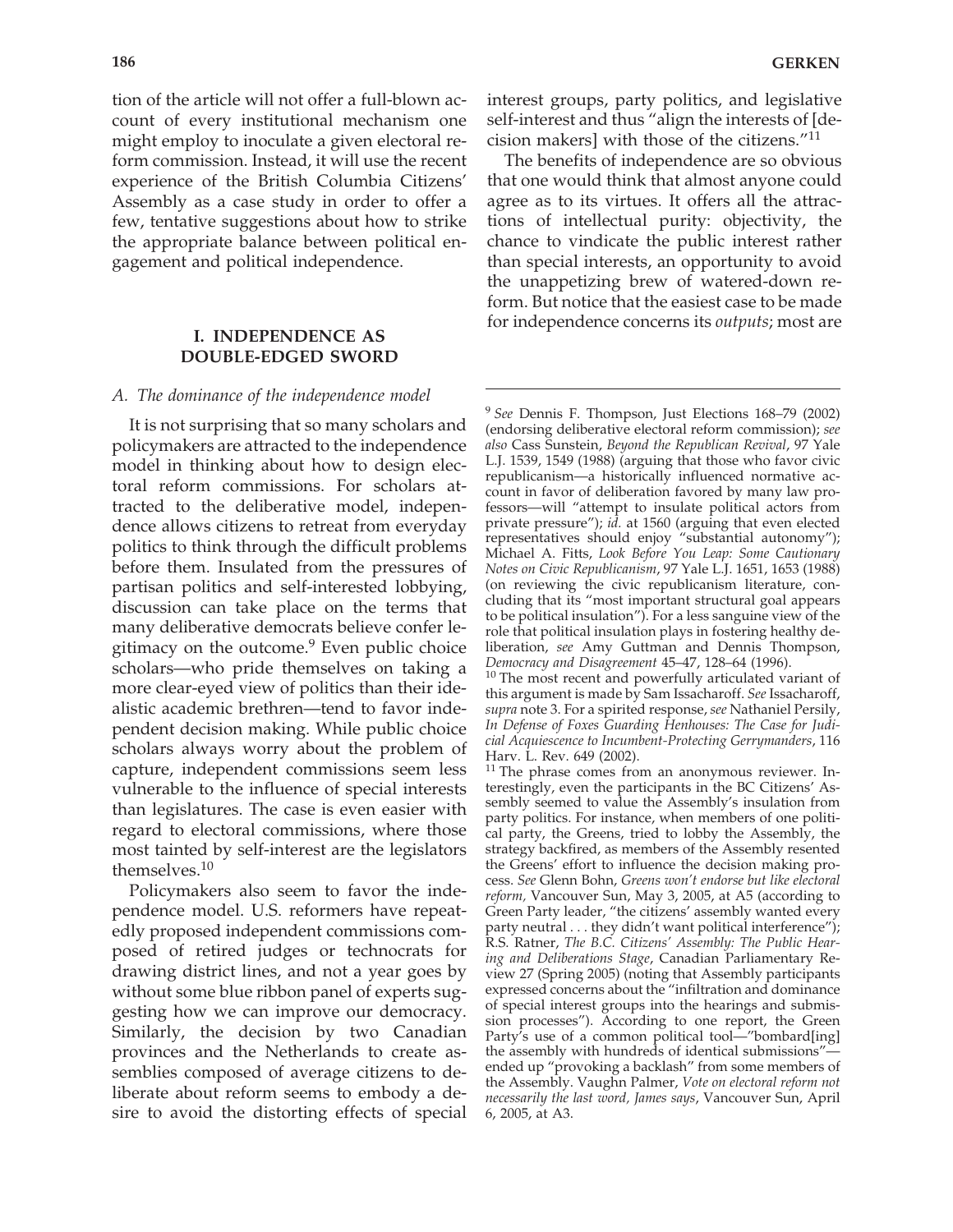ready to trust the results of a decision making process shielded from partisan politics.

#### *B. The institutional terrain for reform*

In thinking about how best to design electoral reform commissions, however, we ought to think not only about the quality of their outputs, but the likelihood that their recommendations, once offered, will actually be put into practice. Even if we can all agree that independent decision makers will have good judgment about what ought to be done, will they actually get it done?

To evaluate *that* question, of course, we must know what the institutional terrain looks like, and this brings me to the underlying premise of the article: reform proposals will at some point have to be tested on the turf of everyday politics. It would be simple, of course, if reform commissions were like Athena and thus sprang, fully formed, from the head of a god. After all, if we hypothesize a commission that is independent in every sense of the word—beholden to no one and able to rule unilaterally in the area of electoral reform—concerns about the commission's ability to get things done would fall away.

When we move from the ideal to the real world, we discover that reform is usually an iterated process; reform commissions generally must win legislative or popular approval for their recommendations to be implemented. That is obviously true of privately created blue ribbon panels. But even if we look to state-created reform commissions, they tend to be the product of compromise and thus vested with similarly limited powers.<sup>12</sup> In the strong variant, such commissions are given formal agenda setting power, with their proposals guaranteed a vote. In the weaker variant, commissions are vested with the authority to make recommendations only. Examples of state-created commissions with powers limited in this fashion abound. The oft-cited American example of a nonpartisan districting commission, Iowa's, follows this model. This is how districting commissions and electoral reform commissions function in Canada, Australia, and the United Kingdom.<sup>13</sup> And this is how the newest variant of the reform commission, the citizens' assembly, worked in British Columbia and will work in Ontario, $14$  and perhaps other places, such as the United Kingdom<sup>15</sup> and California.<sup>16</sup>

Nor is it surprising that so many real-world examples of state-created electoral commissions function in this way. As a practical matter, electoral commissions must be put in place by somebody, usually a legislative somebody. In the unusual case where political pressures become so great that politicians feel the need to do *something* reform-minded, this type of democratic check on a nominally independent commission's power is likely to be a more attractive option to legislators than ceding full control to the commission.<sup>17</sup> After all, although an iterated process may grant agenda-setting power to the commission, it nonetheless allows legislators to reject reforms they cannot stomach. Reform proposals must also withstand democratic scrutiny if one follows the model of the B.C. Assembly, whose proposals would become law only if approved via referendum.18

<sup>18</sup> Consistent with the assumption that even politicians pressured into creating an electoral reform commission will do what they can to undermine its chances of success, it is worth noting that even the B.C. government, which created the first citizens' assembly, could not resist imposing a fairly high bar on reform, requiring a 60% province-wide vote as well as support across B.C.'s ridings for the measure to pass. *See infra* text accompanying

<sup>&</sup>lt;sup>12</sup> In the words of one study, "electoral systems are rarely designed; they are born kicking and screaming into the world out of a messy, incremental compromise between contending factions battling for survival, determined by power politics." Pippa Norris, *Introduction: The Politics of*

<sup>&</sup>lt;sup>13</sup> Christopher S Elmendorf, *Representation Reinforcement Through Advisory Commissions: The Case of Election Law*, 80 NYU L. Rev. 1336, 1386–94 (2005). The Netherlands Citizens' Assembly will follow this model as well. <http:// snider.blogs.com/citizensassembly/2006/03/update\_fro

m\_net.html> (last visited Aug. 24, 2006).<br><sup>14</sup> *Ontario to appoint citizens assembly on election reform* (press release, FairVote Canada, Nov. 18, 2004).

<sup>&</sup>lt;sup>15</sup> Daniel Forman, "Call for citizens' assembly on electoral

system," *ePolitix.com* (Aug. 4, 2005).<br><sup>16</sup> Editorial, "Where politicians dare to tread," *San Francisco Chronicle* (June 18, 2006).<br><sup>17</sup> In New Zealand, for instance, the government set up

an electoral reform commission "only because it was felt to pose no threat," since "its findings could always be shunted, if necessary, to obscurity in a parliamentary committee." David Denemark, "Choosing MMP in New Zealand: Explaining the 1993 Electoral Reform," in *Mixed-Member Electoral Systems: The Best of Both Worlds?* 70, 85 (eds. Shugart and Wahenberg, 2001).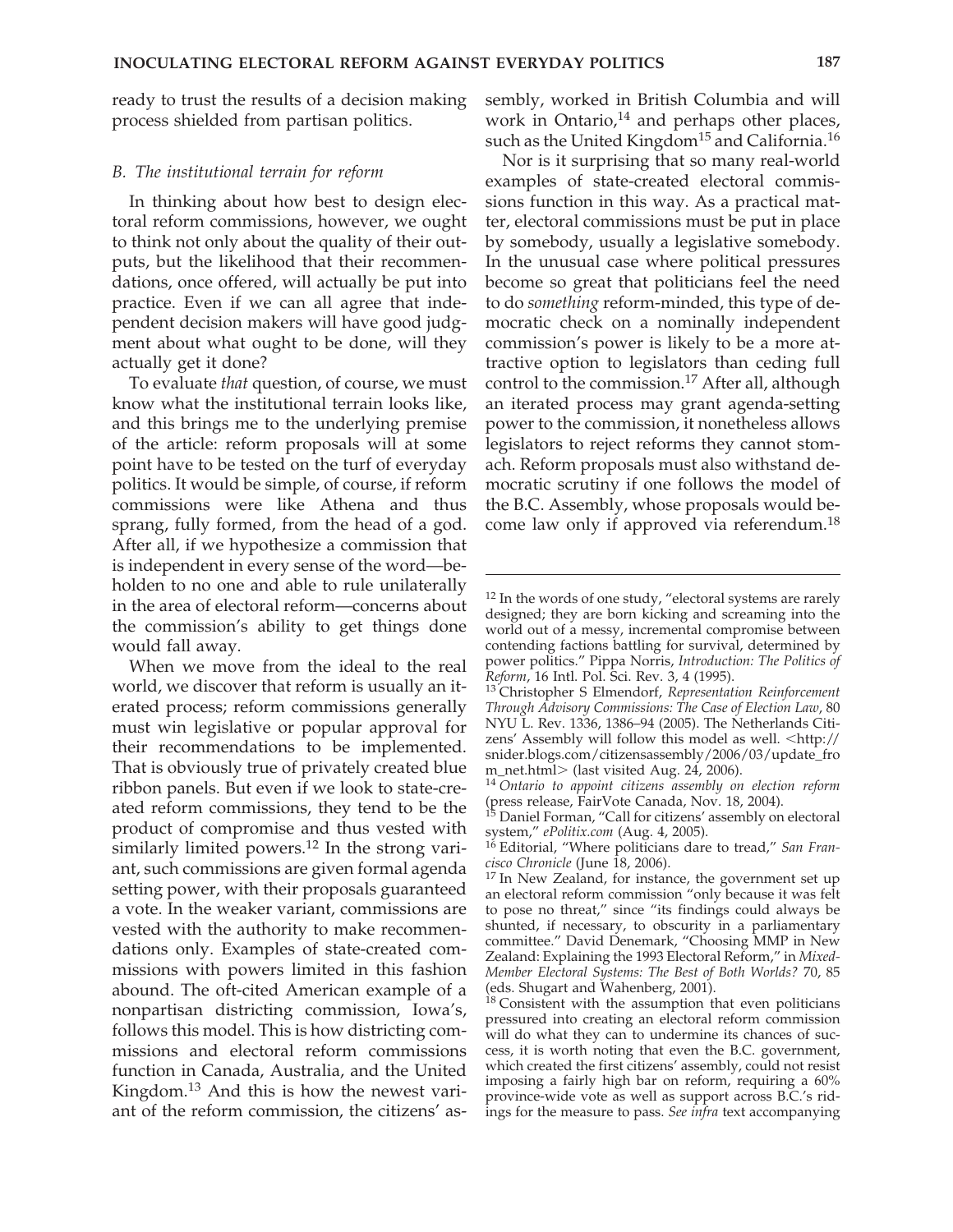One might think that there is an easy strategy for creating a commission that can mandate, rather than merely propose, reform: the initiative process. If legislators are unwilling to create a fully independent commission, reformers should simply take their case directly to the people. Even there, however, political elites can wield considerable influence. Assessing reform proposals, of course, is a difficult task, one that few voters have the time or energy to do. They thus rely on cues in casting their vote, and those cues are often provided by the political parties and other democratic elites. Not only can politicians mobilize popular support, they can affect voters' decisions merely by taking a public stand.

The problem, of course, is that the group best able to provide political cues and mobilization

Even if one, in theory, encountered a sufficient concentration of reform-minded legislators willing to create a body that looks fairly independent, the problem of capture remains in the long term. Indeed, there is a cottage industry in administrative law devoted to identifying the many ways in which administrative independence can be undermined by legislative self-interest. Much of this literature builds on the seminal work of the "McNollgast" trio concerning the use of procedural rules and institutional design strategies to control agencies. *See* Mathew D. McCubbins et al., *Administrative Procedures as Instruments of Political Control*, 3 J. L. Econ. & Org. 243 (1987); *see also* Murray J. Horn and Kenneth A. Shepsle, *Commentary on "Administrative Arrangements and the Political Control of Agencies": Administrative Process and Organizational Form as Legislative Response to Agency Costs*, 75 Virg. L. Rev. 499 (1989); Jonathan R. Macey, *Organizational Design and Political Control of Administrative Agencies*, 8 J. L. Econ., & Org. 93 (1992); Barry R. Weingast and Mark J. Moran, *Bureaucratic Discretion or Congressional Control? Regulatory Policymaking by the Federal Trade Commission*, 91 J. Pol. Econ. 765 (1983). For a critical and thoughtful response, *see* Steven P. Croley, *Public-Interested Regulation*, 28 Fl. St. L. Rev. 7 (2000). For efforts to apply the insights of this literature to the debate over agency independence, *see* Rachel E. Barkow, *Administering Crime*, 52 UCLA L. Rev. 715, 730–35, 757, 799 (2005) (documenting the dangers of capture even for independent in support of reform—the party in power—will almost always oppose reform. And if the majority party opposes reform, there is a good chance that so too will the majority of citizens.19 Consider, for instance, what recently took place in California and Ohio, where reformers tried to create nonpartisan districting commissions via referenda. Despite public support for redistricting reform, both referenda failed.<sup>20</sup> The most likely explanation is that voters were relying on cues in deciding whether the proposals made sense. Democrats, who are in the majority in California, apparently voted against Proposition 77 because it was backed by Republican Governor Schwarzenegger. Similarly, Republicans in GOP-dominated Ohio seem to have voted against Issue 4 because it was backed by a group composed of Democrats and unions.<sup>21</sup>

agencies with lawmaking authority); Elmendorf, *supra* note 13, at 1379 (based on an analysis of all of the models in the U.S., concluding capture as "a live possibility, if not an inevitability").

an initiative proposal as to help it. *See infra* note 41.<br><sup>20</sup> *See* Caroline Tolbert et al., *Mass Support for Redistricting Reform: Partisanship and Representational Winners and Losers* (unpublished draft prepared for the APSA 2006 meeting) (exploring this paradox).

 $21$  Partisan heuristics are not the sole explanation for the votes (consider the fact that a good number of Democrats voted against the Ohio provisions). Nonetheless, partisan cues were widely available. In Ohio, for instance, critics of the initiative repeatedly branded it as a Democratic power grab. *See, e.g.,* Opinion, "Case Against Issue 4 Takes a Hit," *Dayton Daily News*, Nov. 3, 2005, at A14 ("From the beginning of the debate about Issue 4, critics have portrayed it as a Democratic effort to take power from Republicans."). Newspapers reinforced these types of partisan cues. For instance, an editorial in the *Cleveland Plain Dealer* claimed that "[i]t's easy to see why Republicans don't want to see Ohio change the rules that govern political fund-raising, legislative district mapping, elections supervision and political fund-raising. They hold all of the high cards at the moment. . . . It's just as easy to see why the Democrats are dying to change the rules. They're so short of high cards, they've practically been dealt out of the game." Kevin O'Brien, "Reform Ohio Now? No, no, and no," *Cleveland Plain Dealer*, Oct. 19, 2005, at B11; *see also* Martin Gottlieb, "Issue 4 is the One that Counts," *Dayton Daily News*, Oct. 16, 2005, at B8 ("Republican leaders oppose the reform, Issue Four, because they are benefiting from the current system"); Opinion, "Black Leaders OK of Issue 4 Says a Lot," *Dayton Daily News*, Oct. 12, 2005, at A8 ("[t]he real concern of the opponents of reform is that if the Republicans can't draw

note 63; Myke Logan, "We still want BC-STV—Reclaiming Democracy," *Common Ground Canada* (Sept. 2, 2005) (arguing that the legislature's departure from B.C.'s usual practice on referenda, implementing proposals that gain a simple majority of the vote, was a deliberate effort to scuttle reform). Similarly, New Zealand's National Party, which staged the referenda that led to the country's switch of its election system, deliberately made the process complex (the vote, for instance, was a multi-stage process) in a "not-sosubtle maneuver" to "defeat reform." Jack Nagel, *What Political Scientists Can Learn from the 1993 Electoral Reform in New Zealand*, 27:3 P.S.: Pol. Sci. & Pols. 525, 526 (Sept. 1994).

<sup>&</sup>lt;sup>19</sup> There are exceptions to this rule, to be sure. In places where anti-party sentiment runs particularly high, a major party's endorsement may do as much to undermine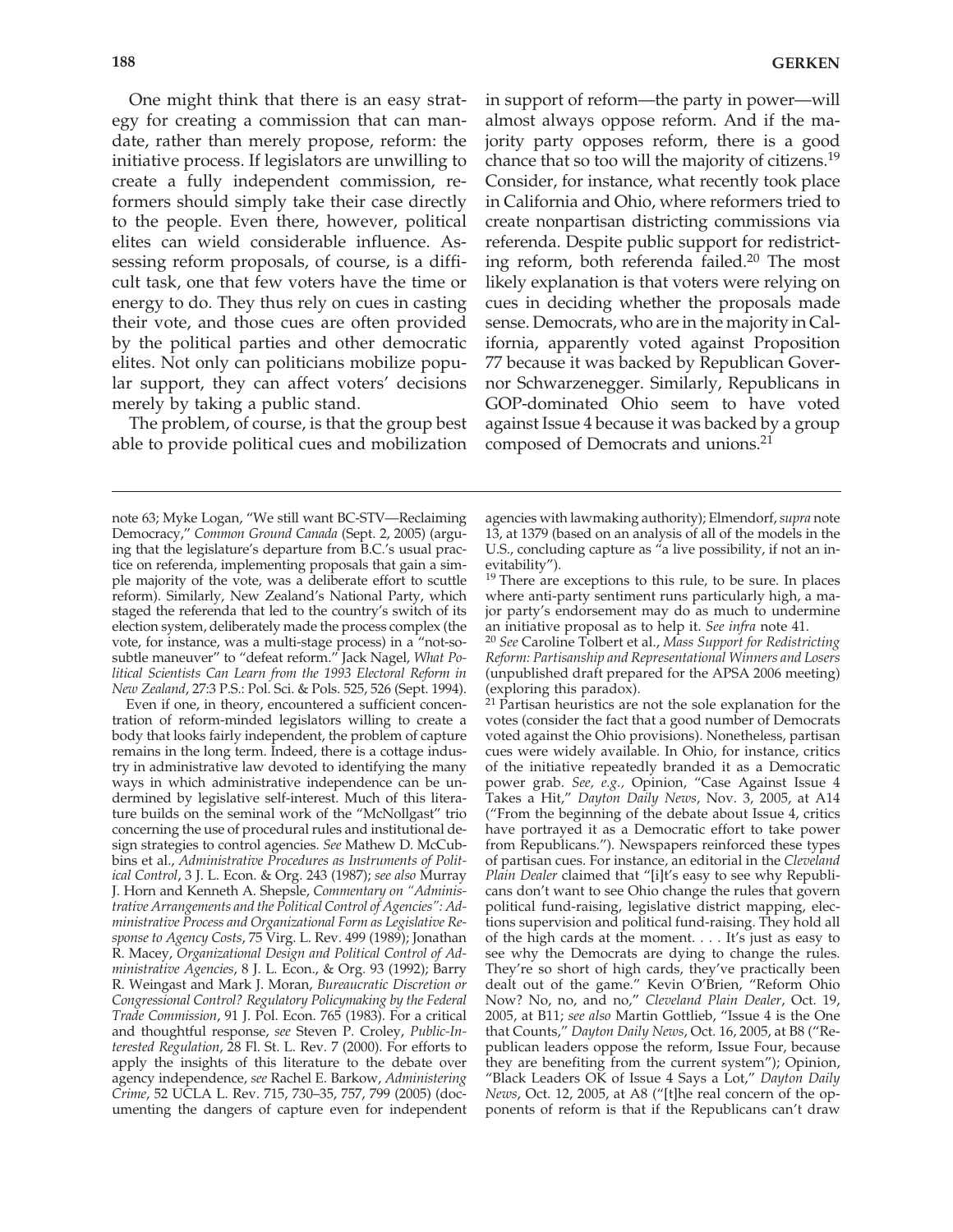The California and Ohio examples confirm how difficult it is to put an all-powerful electoral reform commission into place via initiative. These examples suggest that even when the pressure for reform is sufficiently intense to force a change in the status quo, the apparently more palatable, middle-ground approach—an independent commission that can propose but not unilaterally enact election reform—may be more likely to garner the support (or at least avoid the intense opposition) of the legislative elites who can influence the initiative vote.<sup>22</sup>

#### *C. The costs of independence*

For all of these reasons, whether we are dealing with privately-created blue ribbon panels or state-created commissions, politics is the likely territory through which any reform proposal must pass.<sup>23</sup> Needless to say, everyday politics can be fairly rocky terrain for those who favor reform. Political elites have significant incentives to oppose change, and voters rarely place electoral reform at the top of the political agenda. The question, then, is how best to design a commission to navigate this political terrain. And there is a small but burgeoning literature suggesting that in this context, where advocates for change face an uphill political battle, the pure independence model may not always be the best one.

Political insulation brings many advantages in the reform process, of course. Independence is a valuable coin in the realm of politics. Political actors of all sorts have discovered the power associated with the perception of neutrality and independence—everyone, it seems, wishes to be a political maverick. We can thus imagine that citizens will give greater credence to the product of an independent citizen's assembly or commission than they would to the decision of elected representatives or the proposals of special interest groups.

Nonetheless, the case for independence is more complex than this conventional account would suggest. Unless popular support for change runs wide and deep, it is hard to push reform through the democratic process. And

<sup>22</sup> Ohio and California's initiative votes, of course, did not involve particular reform proposals but the creation of independent districting commissions, a close analog to the type of electoral commission discussed in this article. Those referenda thus raise the question—not answered here—as to how *any* commission gets created in the first place. The limited purpose of this article is to think about how best to design the commissions that will eventually be put in place, and the Ohio and California experiences provide some support for focusing this article on commissions whose proposals become law only when vetted via legislative vote or referendum. Elsewhere I have discussed the relevance of these arguments for the prior but obviously related question—how to get electoral reform commissions created in the first place. *See* Heather Gerken, "Citizens Must Drive Electoral Reform," *Roll Call*, Nov. 15, 2005; *see generally* authorities cited *infraˇ*note 28. Given the limited nature of this essay and the important differences between the two contexts, I leave a fuller exploration of that question for another day.

<sup>23</sup> For an exploration of the inevitable connection between law and politics in a quite different context, the debate over the International Criminal Court, *see* Richard H. Pildes, *Conflicts Between American and European View of the Law: The Dark Side of Liberalism*, 44 Va. Int'l L.J. 15, 156–61 (2003).

the maps, there might be fewer Republicans elected"). Similarly, in California, voters had the most obvious of partisan cues, with California's action-star-turned-governor, Arnold Schwarzenegger, supporting the initiative and leading Democrats on the other side. *See, e.g.,* Jim Puzzanghera, "Davis Opposes Reform Initiatives," *San Jose Mercury News*, Oct. 29, 2005 (quoting California's former governor, a Democrat, on the measure); Carla Marinucci, "Dean Urges Voters to Reject Measures Governor Supports," *San Francisco Chronicle*, Oct. 17, 2005, at B1 (quoting Democratic heavyweight Howard Dean). Newspapers followed the politicians' lead, linking the governor's proposal to Tom Delay, *see, e.g.*, Jamie Court, "The Secret Force Behind the Propositions," *Los Angeles Times*, Oct. 30, 2005, at M3, and noting that Republicans were providing significant funding for the measure while many Democrats were supporting the opposition forces. *See, e.g.*, John Wildermuth, "'Nonpartisan' Measure Draws Partisan Debate," *San Francisco Chronicle*, Oct. 27, 2005, at B2; Dan Morain, "Shell Games Hide Source of Donations," *Los Angeles Times*, Oct. 23, 2005, at B1; Robert J. Caldwell, "Back to the Booth," *San Diego Union-Tribune*, Nov. 7, 2005, at G1. Post-election assessments provide some confirmation of the importance of partisan cues to the results of the referenda. *See, e.g.,* Lake Research Partners, *Redistricting in CA and OH* (JEHT Foundation 2006), available at -http://electionupdates.caltech.edu/2006/02/whydid-redistricting-reform-fail-in.html> (last visited Feb. 16, 2006) (documenting dramatic partisan split in refer-

enda votes in two states); Tolbert et al., *supra* note 20 (finding that voters' partisan interests influenced the vote in each state but raising questions about elite influence).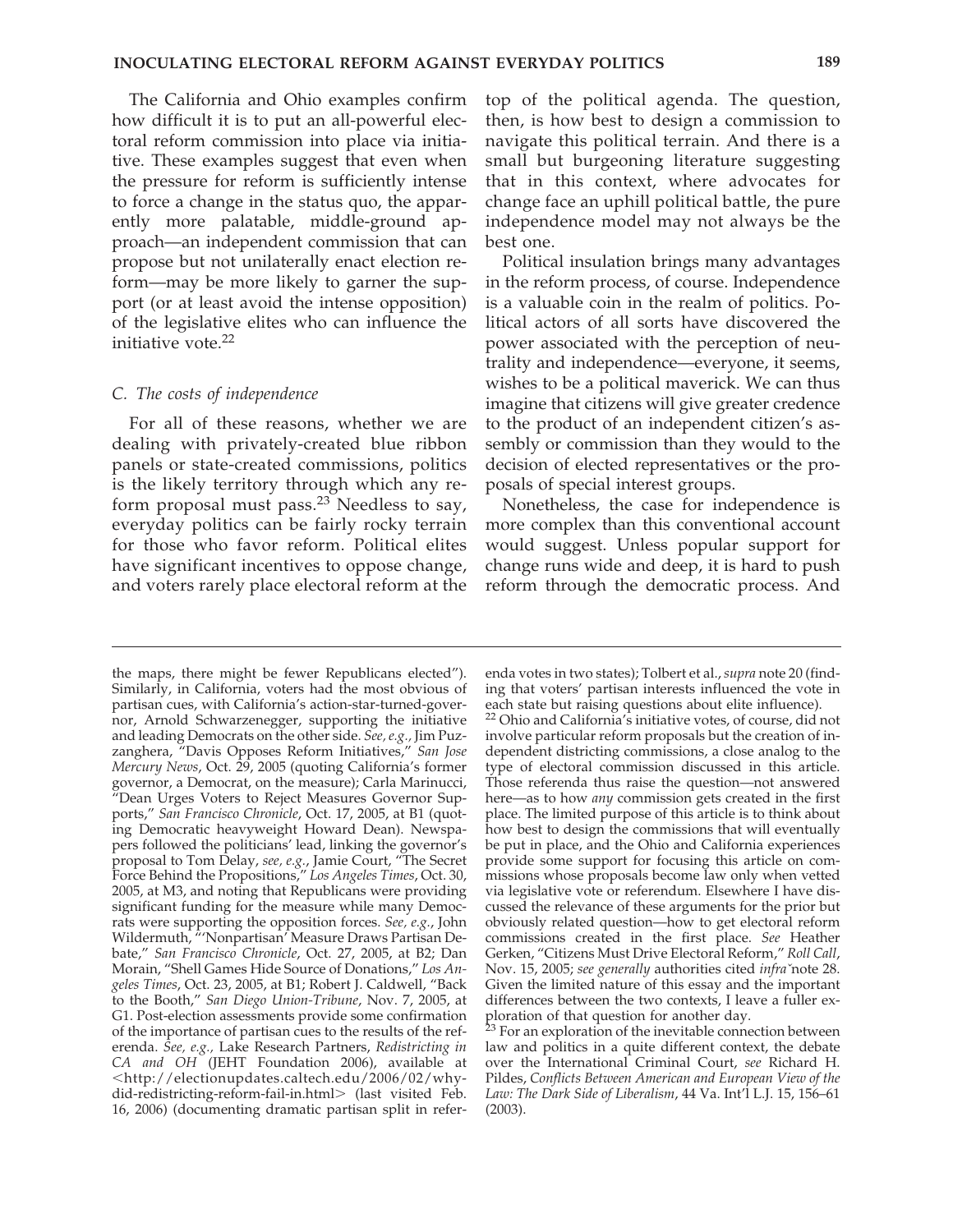there is evidence—too limited at this point to draw firm conclusions—that a pure independence model may not be perfectly suited to produce reform proposals capable of withstanding a run through the political mill.

Consider Rachel Barkow's study of sentencing commissions.<sup>24</sup> As with electoral reform, those in favor of lower sentences face a difficult political battle, with powerful special interest groups working against sentence reduction and weak political support in favor of lower sentences. In her study of sentencing commissions in the United States, Barkow compares the success of independent and non-independent sentencing commissions and concludes that "the more influential agencies are not those with the greatest insulation from politics, but rather those commissions that are closer to political actors and work within the political culture."<sup>25</sup>

Closer to the subject matter is Christopher Elmendorf's exhaustive analysis of advisory electoral commissions.26 Based on a comparative study of the United States, Canada, Australia, and England, Elmendorf concludes that the optimal model for overcoming the problem of political entrenchment is not to create a politically insulated constitutional court or regulatory commission but to "augment rather than displace ordinary lawmaking and political contestation" by creating a permanent commission with a solely *advisory* role.<sup>27</sup>

Finally, consider the studies examining successful voting reform efforts worldwide,<sup>28</sup> particularly Dennis Pilon's report for the Law Commission of Canada and Fair Vote Canada<sup>29</sup> and the studies of New Zealand's switch from a first-past-the-post system to a semi-proportional system in  $1993.<sup>30</sup>$  Although these reports do not focus on the institutional mechanisms most likely to result in reform, they suggest some more general conclusions we can draw about the important role that political parties and interest groups play in generating sufficient support for reform to succeed.<sup>31</sup>

While these studies—and the underlying empirical evidence on which they rely—take quite different approaches in their methodology and analysis, $32$  one can discern two common threads in the evidence that seem relevant to the question before us: (1) the value of a political sounding board for reform commissions, and (2) the crucial role elites play in building political support for change. Both suggest that power is associated with what I term political inoculation—the introduction of some politicking into the decision making process itself. While the literature is in too embryonic a stage to draw any firm conclusions, the findings of

*gagement in Voting System Reform* (March 2002). <sup>30</sup> *See, e.g.,* Keith Jackson and Alan McRobie, *New Zealand Adopts Proportional Representation* (1998); Denemark, *supra* note 17; Andrew Geddis and Caroline Morris, *"All is Changed, Changed Utterly?"—The Causes and Consequences of New Zealand's Adoption of MMP*, 32 Fed. L. Rev. 451, 454–46 (2004); Nagel, *supra* note 18; Jack Vowles, *The Politics of Electoral Reform in New Zealand*, 16 Int. Pol. Sci. Rev. 95 (1995); Hon. Sir John Wallace, *Reflections on Constitutional and Other Issues Concerning our Electoral System: The Past and the Future*, 33 Victoria Univ. Wellington L. Rev. 297 (2002); *see also infra* text accompanying note 62 (defining a mixed-member proportional system). Although Italy, Japan, and New Zealand all switched voting systems in 1993 and 1994, I focus here on New Zealand because, like the United States, it had a long history of using a first-past-the-post election system. Further, New Zealand had an ad-hoc electoral reform commission that operated in political conditions that seem closer to everyday American politics than those that existed in Italy, *see* Patrick Dunleavy and Helen Margetts, *Understanding the Dynamic of Electoral Reform*, 16 Int. Pol. Sci. Rev. 9, 11 (1995), and perhaps than those that existed in

Japan. *See generally,* Sakamoto, *supra* note 28.<br><sup>31</sup> *See, e.g.,* Pilon, *supra* note 29, at 18, 19, 23, 27, 28, 39, 47;<br>Dunleavy and Margetts, *supra* note 30, at 12.

<sup>32</sup> Only Barkow has self-consciously challenged the value of political independence. Elmendorf, for instance, places great emphasis on the value of independence, although that emphasis may stem in part from the fact that his proposal for advisory commissions already presumes that the commission's ability to get something done depends on its ability to negotiate the political process. Pilon does not directly address the issue of independence, but his paper certainly has much praise for the role independent commissions have played in achieving reform. The same is true of the scholarship on New Zealand's shift to a semiproportional system.

<sup>&</sup>lt;sup>24</sup> Barkow, *supra* note 18.<br><sup>25</sup> *Id.* at 719. Barkow's study synthesizes and is supported by a number of other state-by-state analyses on the relative success of sentencing commissions. *See infra* text accompanying notes 35 (drawing on some of those sources).<br><sup>26</sup> Elmendorf, *supra* note 13.

<sup>26</sup> Elmendorf, *supra* note 13. <sup>27</sup> *Id.* at 1371. <sup>28</sup> *See, e.g., Mixed-Member Electoral Systems: The Best of Both Worlds?, supra* note 17, at 55–278: Symposium *The Politics of Electoral Reform*, *Japan v. Italy and New Zealand* 16 Int. Pol. Sci. Rev. 1 (1995); Takayuki Sakamoto, *Explaining Electoral Re-*<sup>29</sup> Dennis Pilon, Renewing Canadian Democracy: Citizen En-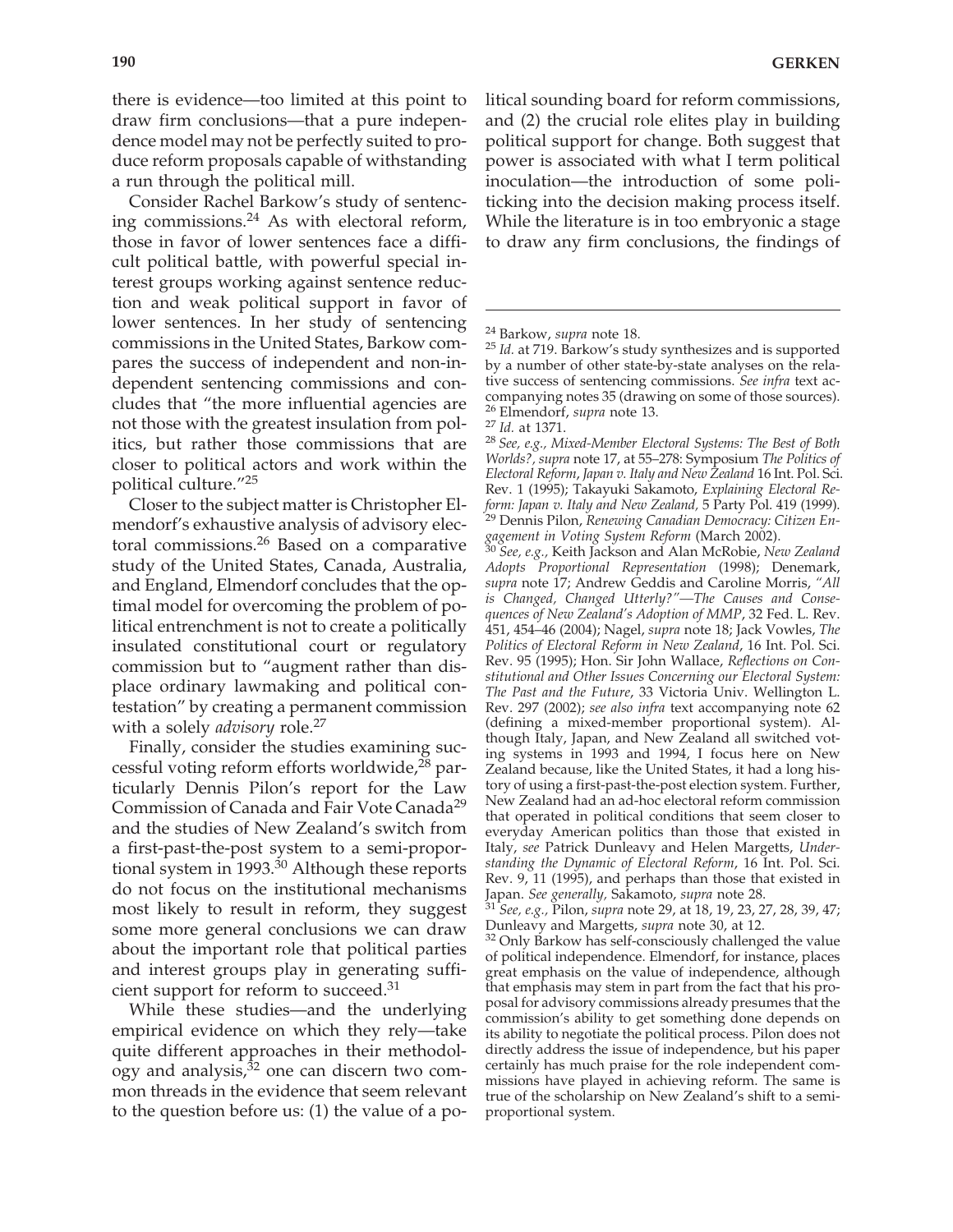these studies comport sufficiently with common sense and more well-established literatures that they provide a useful basis for some initial speculation.

**The sounding board.** The first reason that political inoculation serves a useful purpose in furthering reform stems from the role that legislators and other political elites can play as a sounding board. Reform commissions whether they are made up of citizens or technocrats—may have a tin ear about the political viability of their proposals. They may not know what types of proposals are likely to have political legs, let alone how best to frame the proposals put forward. One remedy for that problem is to create a mechanism for introducing a dose of political reality into the decision making process.

Rachel Barkow, for instance, notes that sentencing commissions that include some legislative members succeed in part because those members can "alert the commission to political concerns."<sup>33</sup> One of the most successful sentencing commissions in the United States has been Minnesota's, which was chaired by a "skilled lobbyist" who "kept close contact with the legislature to lobby on behalf of the Commission and its work product."34 Moreover, because the Minnesota commission was determined to understand the lay of the political landscape, it did not merely issue a general notice for public hearings and listen to whomever turned up, but "proactively targeted interested groups and individuals and used direct mail to encourage their participation."35 Thus, rather than treating citizens as an undifferentiated mass, the commission treated them as potential members of interests groups that might play a role in whether reform would succeed.

The political work of the Minnesota commission paid off, as the commission was able to convince legislators to adopt a variety of reforms. Most interestingly, the commission found a politically viable hook to convince legislators to reduce sentences: resource constraints and the costs imposed by an overpopulated prison system. Unlike several of its independent counterparts, the Minnesota commission then focused its energies on producing prison population impact statements, which

turned out to have a discernible effect on legislative conduct.<sup>36</sup>

Consider also the success of the U.K.'s Electoral Commission, which uses pilot projects and opinion research to test the political waters before committing to a particular reform proposal. For instance, the Commission conducted extensive research about the views of the British public on campaign finance. That research disclosed a level of public confusion and ambivalence about public financing that led the Commission to adopt a more incremental approach to campaign finance reform that fit well with most citizens' sense of how public financing should work.37

Finally, the Royal Commission on the Electoral System, widely credited as one of the catalysts for New Zealand's 1993 decision to switch election systems,<sup>38</sup> also took politics into account during its decision making process. For example, the membership of the Royal Commission was deliberately designed to be politically insulated and thus did not include any members of Parliament (MPs) or former members of Parliament.<sup>39</sup> But precisely "[b]ecause the Commission included no MPs, it made a particular effort to hear the views of a range of current and past MPs, together with groups of MPs selected by each of the three political parties represented in the House of Representatives and the Maori MPs."40

<sup>33</sup> Barkow, *supra* note 18, at 719. Another benefit to this strategy is that legislators, in turn, get exposed to perspectives and viewpoints that do not otherwise dominate the political discourse (assuming the commission is composed of a sufficiently diverse membership). *Id.* at 801. <sup>34</sup> *Id.* at 773. <sup>35</sup> *Id.* For additional accounts of the success of the Min-

nesota commission, *see* Richard S. Frase, *Implementing Commission-Based Sentencing Guidelines: The Lessons of the First Ten Years in Minnesota*, 2 Cornell J. L. & Pub. Pol'y. 279 (1993); Dale G. Parent, *What Did the United States Sentencing Commission Miss?*, 101 Yale L.J 1773 (1992); Susan E. Martin, "The Politics of Sentencing Reform: Sentencing Guidelines in Pennsylvania and Minnesota," *in The National Academy of Sciences, Research on Sentencing: The*

<sup>&</sup>lt;sup>36</sup> Barkow, *supra* note 18, at 776–77.<br><sup>37</sup> Elmendorf, *supra* note 13, at 1439–40.<br><sup>38</sup> *See*, *e.g.*, Denemark, *supra* note 17, at 71.<br><sup>39</sup> Jackson and McRobie, *supra* note 30, at 104; Wallace, *supra* note 30, at 298. <sup>40</sup> Jackson and McRobie, *supra* note 30, at 104.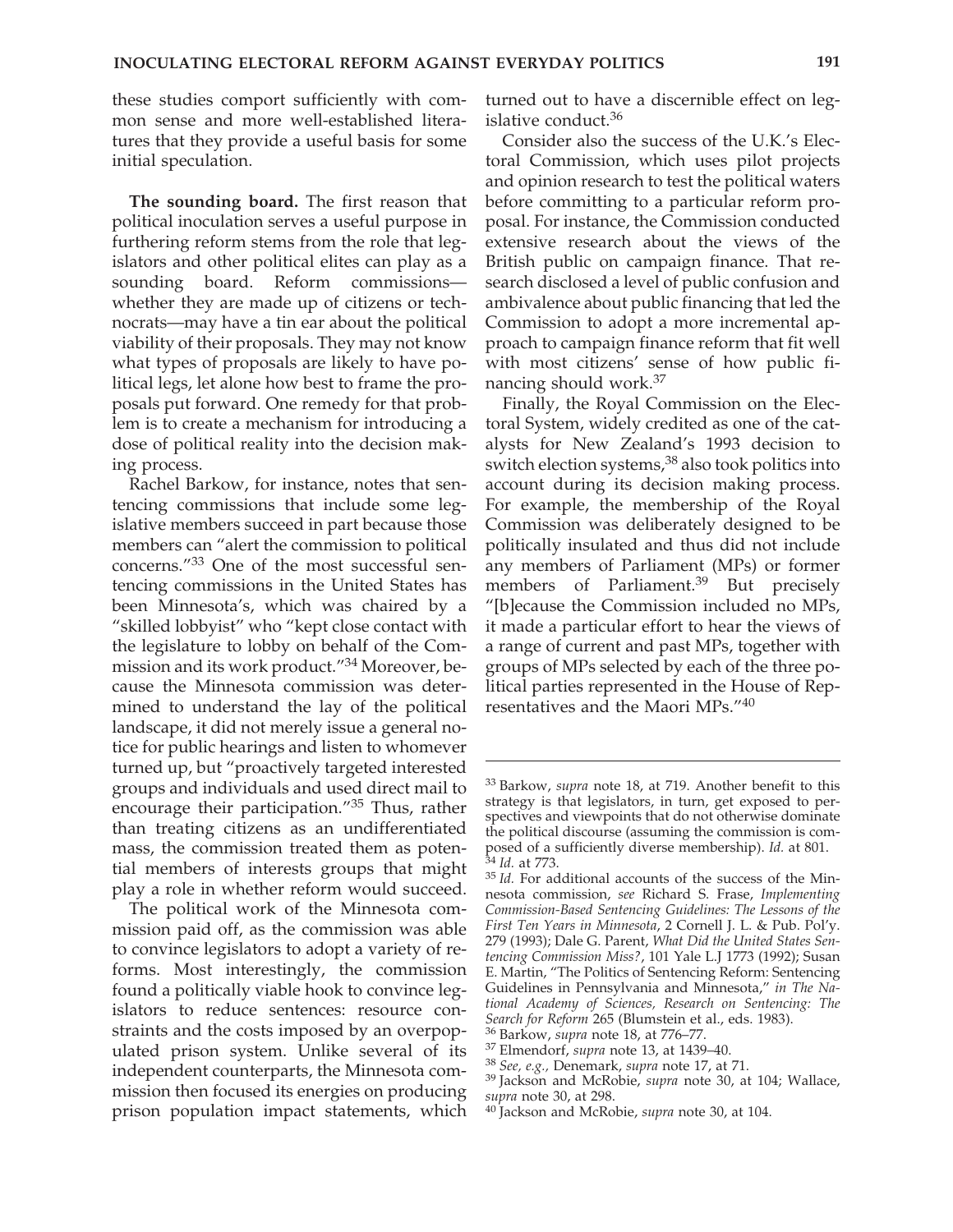**Elites as advocates and agenda setters.** The need for allies provides a second reason why political inoculation ought to be appealing to someone concerned with ensuring that democratic support for reform is broad and deep. Once a commission decides on a reform proposal, the next step is to get it implemented. And what has taken place *during* the decision making process will often affect what allies the commission will have during the implementation stage. Here again, those decision making bodies that are able to appeal to at least some legislators, party officials, or special interest groups encounter greater success in generating political energy behind reform.<sup>41</sup>

Barkow, for instance, notes that legislative members of sentencing commissions are not merely good sounding boards, but "provide ready-made advocates for the commission's conclusions when the legislature as a whole debates its proposals."42 Similarly, Elmendorf describes the admittedly self-interested—but highly successful—efforts of the House of Lords, the Liberal Democrats, and the Conservative Party to publicize and advocate the reform proposals made by the U.K.'s Electoral Commission.<sup>43</sup> And those who have studied reform efforts in New Zealand often emphasize the importance of such things as "independentminded" politicians, and the self-interested efforts of the minority party to use electoral reform as a weapon against the majority party.<sup>44</sup>

No one should be surprised that the support of political elites matters in this context. Elites not only have access to the media and other avenues for communicating with citizens, but they may also be skilled at framing issues and raising awareness. Indeed, a well-established literature documents the ways that interest groups and party leaders can shape public opinion by offering cues to voters and framing an issue effectively.<sup>45</sup> Consistent with this longstanding literature, the empirical work on independence suggests that the reform commissions that have proved most successful in persuading the public to back a reform proposal have been able to harness the skills of those elites in the service of reform.

Indeed, one of the lessons we can draw from the reform experiences of other countries is that reform proposals often gain the most traction

when they become a stick used by the opposition party to beat up the party in power.  $46$  It is not the most high-minded use to which reform proposals can be put, but it is effective.47 Con-

<sup>42</sup> Barkow, *supra* note 18, at 719, 802–03. <sup>43</sup> Elmendorf, *supra* note 13, at 1396–1404. <sup>44</sup> Pilon, *supra* note 29, at 22–23; *see also* Denemark, *supra*

note 17, at 89, 91–93; Vowles, *supra* note 30, at 104–05. <sup>45</sup> *See, e.g.,* Arthur Lupia and Mathew D. McCubbins, *The Democratic Dilemma: Can Citizens Learn What They Need to Know* (1998); William H. Riker, *Liberalism Against Populism: A Confrontation Between the Theory of Democracy and the Theory of Social Choice* (1982); Paul M. Sniderman et al., *Reasoning and Choices: Explorations in Political Psychology* (1991); John R. Zaller, *The Nature and Origins of Mass Opinion* (1992); Julie L. Andsager, *How Interest Groups Attempt to Shape Public Opinion with Competing New Frames*, 77 Journalism & Mass Comm. Q. 577 (2000); Elizabeth R. Gerber and Justin H. Phillips, *Development Ballot Measures, Interest Group Endorsements, and the Political Geography of Growth Preferences*, 47 Am. J. Pol. Sci. 625 (2003); Jeffrey A. Karp, "The Influence of Elite Endorsements in Initiative Campaigns," in *Citizens as Legislators: Direct Democracy in the United States* 109 (Bowler et al., eds. 1998); James H. Kuklinski and Norman L. Hurley, "It's a matter of interpretation," in *Political Persuasion and Attitude Change* (Mutz et al., eds. 1996); Arthur Lupia, *Shortcuts Versus Encyclopedias: Information and Voting Behavior in California Insurance Reform Elections*, 88 Am. Pol. Sci. Rev. 63 (1994); Michael A. Lewkowicz, *The Effectiveness of Elite Cues as Heuristics in Proposition Elections*, 34 Am. Pol. Res. 51 (Jan. 2006); Jeffrey J. Mondak, *Source Cues and Policy Approval: The Cognitive Dynamics of Support for the Reagan Agenda*, 37 Am. Pol. Sci. 186 (1993); Richard G. Niemi and Anders Westholm, *Issues, Parties and Attitudinal Stability: A Comparative Study of Sweden and the United States*, 3 Electoral Stud. 65 (1984); Thomas E. Nelson and Donald R. Kinder, *Issue Frames and Group-Centrism in American Public Opinions*, 58 J. Pol. 1055 (1996); Thomas E. Nelson, *Policy Goals, Public Rhetoric, and Political Attitudes,* 66 J. Pol. 581 (2004); Lee Sigelman, *Voting in Gubernatorial Succession Referenda: The Incumbency Cue*, 51 J. Pol. 869 (1989). *But see* James N. Druckman and Kjersten R. Nelson, *Framing and Deliberation: How Citizens' Conversations Limit Elite Influence*, 47 Am J. Pol. Sci. 729 (2003) (suggesting that discussions among citizens of diverse viewpoints can reduce the effect of framing on individual attitudes).

<sup>46</sup> *See, e.g.,* Vowles, *supra* note 30, at 103 (describing the National opposition's use of New Zealand's Royal Commission's reform recommendations to attack Labour, the party in power); *id.* at 105 (describing minor parties' support for reform); Elmendorf, *supra* note 13, at 1396–1404 (describing use of Royal Commission reports to score points off of the Labour Party by its political enemies). It is even more useful in this regard when the parties switch

<sup>&</sup>lt;sup>41</sup> Disillusionment with politics or political parties can, of course, undermine the effectiveness of this strategy. In New Zealand, for instance, hostility toward politicians and the political system ran so high that one former prime minister "quipped that the only way the major parties could stop [reform] was to endorse it." Nagel, *supra* note

<sup>18,</sup> at 526.<br><sup>42</sup> Barkow, *supra* note 18, at 719, 802–03.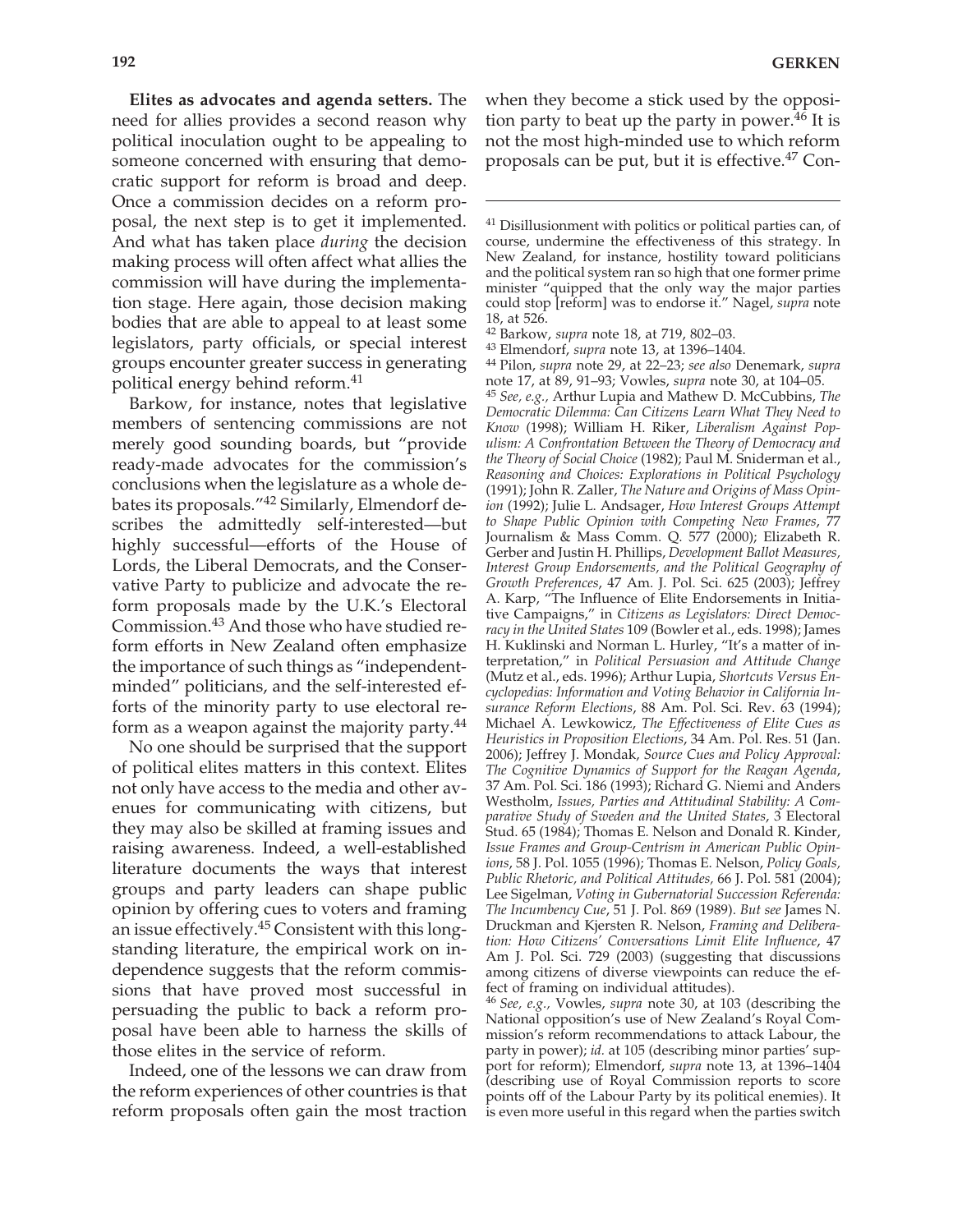sider, for instance, the role that opposition parties in Great Britain and New Zealand have played in publicizing the proposals of its advisory electoral commission and shaming the majority party into supporting electoral reform.<sup>48</sup>

In sum, a little bit of politics seems to go a long way in facilitating the success of reform efforts generated by electoral reform commissions. At some point, most commissions seeking reform at the intersection of law and politics must wade into the political swamp. What the limited empirical literature on this topic suggests is that it is useful for these decisionmakers to have been inoculated against some of the more serious diseases circulating around that terrain before plunging ahead.

**Public education as an alternative to inoculation?** One might think that a privately funded or state-funded public education campaign, not political inoculation, is the solution for pushing reform through the political process. After all, if the problem is that the public requires information and cues about reform proposals, why not give the electoral reform commission the chance to oversee an education campaign in order to bypass self-interested elites, allowing the educational campaign to obviate the need for the sorts of cues that political parties usually generate? One such example is the public education campaign funded by the New Zealand government prior to the country's decision to switch voting systems. A well-funded and intelligently run public education campaign might do much to help the cause of reform.

Here again, however, politics rears its ugly head. The main problem with this argument is that the practical difficulty remains—a legislature that opposes reform is hardly likely to offer an adequate educational campaign in reform's favor. New Zealand's public education campaign was quite rare in scope and design.<sup>49</sup> And even that campaign was thought by some to be underfunded $50$  and so tightly circumscribed by legislative mandates (the campaign was required to be "objective[]" and present only the "facts") that it had little effect on the public.<sup>51</sup>

More importantly, even if a campaign is funded privately, a public education campaign cannot transform a politically unpopular proposal into a popular one. Indeed, one would guess that political inoculation would be as important for a successful public education program as any other part of the reform process, as the efficacy of an educational campaign would depend on framing, understanding the preferences of voters, and having a viable political idea to promote.<sup>52</sup> An educational campaign is a powerful tool in politics, but it is only one of them and seems an inadequate shield against the double-edged sword of independence.

## **II. INOCULATING WITHOUT INFECTING: STRIKING THE BALANCE BETWEEN INDEPENDENCE AND POLITICS**

Even if one is convinced that political inoculation is a useful strategy for electoral reform

places—that is, when the opposition party has called for reform while in the minority and then suddenly finds itself in power, with the ability to keep its promises.

 $47$  We see this dynamic in other contexts. Consider, for instance, the role the 9/11 commission played in the 2004 presidential election. We often saw politicians compete in showing their support for the popular commission, and Senator Kerry, the losing presidential candidate, was certainly able to rely on the commission in challenging President Bush.<br><sup>48</sup> Supra text accompanying notes 43, 44, and 46.

<sup>&</sup>lt;sup>49</sup> Jackson and McRobie, *supra* note 30, at 234 ("As far as we are aware, no other government has ever provided funding for a mass public information and education campaign while, at the same time, surrendering total responsibility for its content to an independent, non-parti-

san body"). Further, a great deal of politicking was necessary before the major parties were willing to create an adequate educational program, and political elites played a key role in pushing reform. Pilon, *supra* note 29, at 47. <sup>50</sup> Jackson and McRobie*, supra* note 30, at 262.<br><sup>51</sup> Vowles*, supra* note 30, at 109; *but see* Nagel, *supra* note

<sup>18,</sup> at 526–27 (arguing that the public education campaign "helped to produce a remarkably high level of public understanding about electoral mechanics"); Pilon, *supra* note 29, at 47 (offering a positive assessment of the campaign). <sup>52</sup> *See, e.g.,* Shaun Bowler and Todd Donovan, *Do Voters Have a Cue?: Television Advertisements As a Source of Information in Citizen-Initiated Referendum Campaigns*, 41 Eur. J. Pol. Res. 777 (2002) (finding that government education programs work especially well when they provide cues to voters, including information about elite endorsements).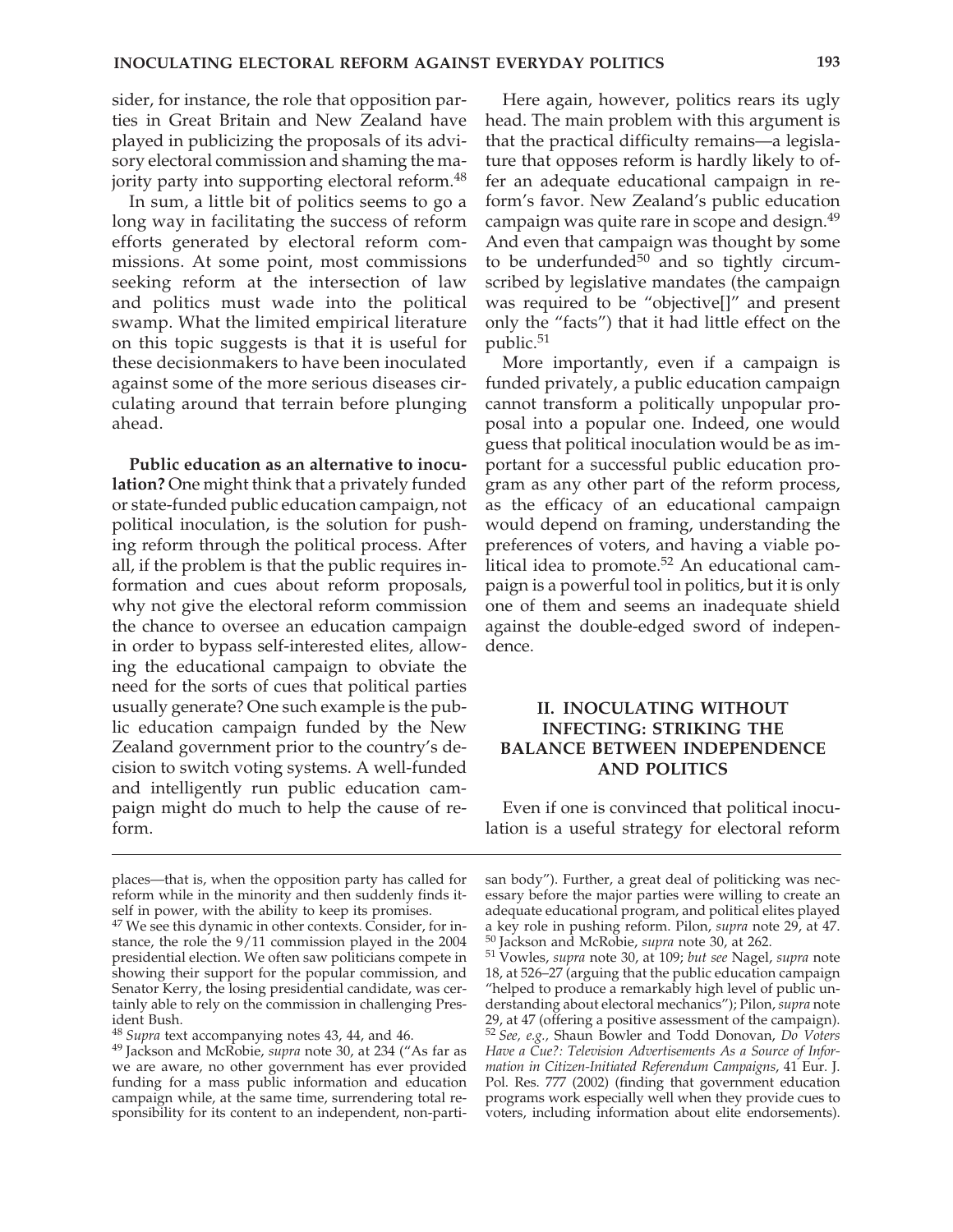commissions, a more difficult question remains: how to inoculate such commissions against politics while avoiding the risk of a serious infection. After all, one could as easily write an essay entitled "the double-edged sword of politics" and point out that electoral reform commissions completely infected by politics are unlikely to achieve reform or inspire democratic energy within the polity. A commission's give-and-take with politicians might unduly water down any reform that is passed. A commission might pay so much attention to politics that it loses the patina of independence that gave it standing to speak in the first place. There is obviously a balance to be struck here, a task that will depend on context and a set of empirical and normative questions that are not fully fleshed out in this article. The purpose of this article is merely to suggest that the balance may have tipped too heavily in favor of independence; a full-blown analysis of what an appropriate inoculation strategy might look like for both types of institutions is beyond its scope. Nonetheless, let me offer a few comparative observations about technocratic and citizen-based reform commissions in Section II.A before turning to the British Columbia Citizens' Assembly as a case study for working through some of these problems in Section II.B.

### *A. Choosing a robust site for inoculation: Technocrats v. citizens*

In thinking about how to strike the proper balance between political infection and political quarantine, it is clear that one's inoculation strategy must be tailored to the type of institution in question. If one is concerned about whether reform proposals will get passed, expert commissions and citizens' assemblies enter the political fray with different strengths and weaknesses, and those strengths and weaknesses should affect our assessment of whether inoculation is necessary and how great are the risks of infection. Because the advantages associated with technocratic commissions seem obvious (presumably the reason why academics and reformers so often recommend them), I will dwell a bit more on the underappreciated justifications for thinking that citizens' assemblies represent a fairly hearty institutional specimen for political inoculation.

**1. Heuristics and institutional vulnerabilities: Expertise v. the voice of the people.** One common strength shared by expert commissions and citizens' assemblies as they negotiate the terrain of everyday politics is that each offers a useful heuristic for reformers to deploy in political debate. One of the problems in getting reform passed is that the party in power will almost always oppose reform, and voters are likely to take their cues about reform proposals from party leaders. Further, opponents of reform have two ready-made strategies for framing their opposition: (1) those supporting reform are "sore losers" and motivated by partisanship (that is, reformers are too *infected* by politics to be trusted), and (2) reformers are elitist, antidemocratic, or naive (that is, reformers are too *quarantined* from politics to be trusted).

EXPERT COMMISSIONS. The technocratic commission, of course, offers a particularly useful cue for avoiding the first kind of accusation that a reform proposal is motivated by a partisan purpose. In common parlance, expertise implies neutrality. Further, people tend to defer to experts in sorting through complicated issues like electoral reform. That expertise gives technocratic commissions an important card to play in the game of politics, perhaps overcoming inertia or resistance that might otherwise exist regarding a particular policy proposal.

The danger for expert commissions is that they remain quite vulnerable to the second type of attack—the claim that they are antidemocratic or out of touch. And it is not hard to imagine the reality matching up with the stereotype. To be sure, expert commission members will presumably enjoy the advantages of being repeat players in the political process (especially if the commission members themselves serve multi-year terms). One might even hope that experts on *elections*, in particular, would be more savvy about politics than their counterparts elsewhere. Nonetheless, expertise can be a handicap in negotiating the political process. There remains a significant distance between studying and playing the game of politics, and the incentive structures within the academy may render some experts out of touch with day-to-day realities. Further, technocrats may know too much about arcane election issues to generate politically viable reform proposals;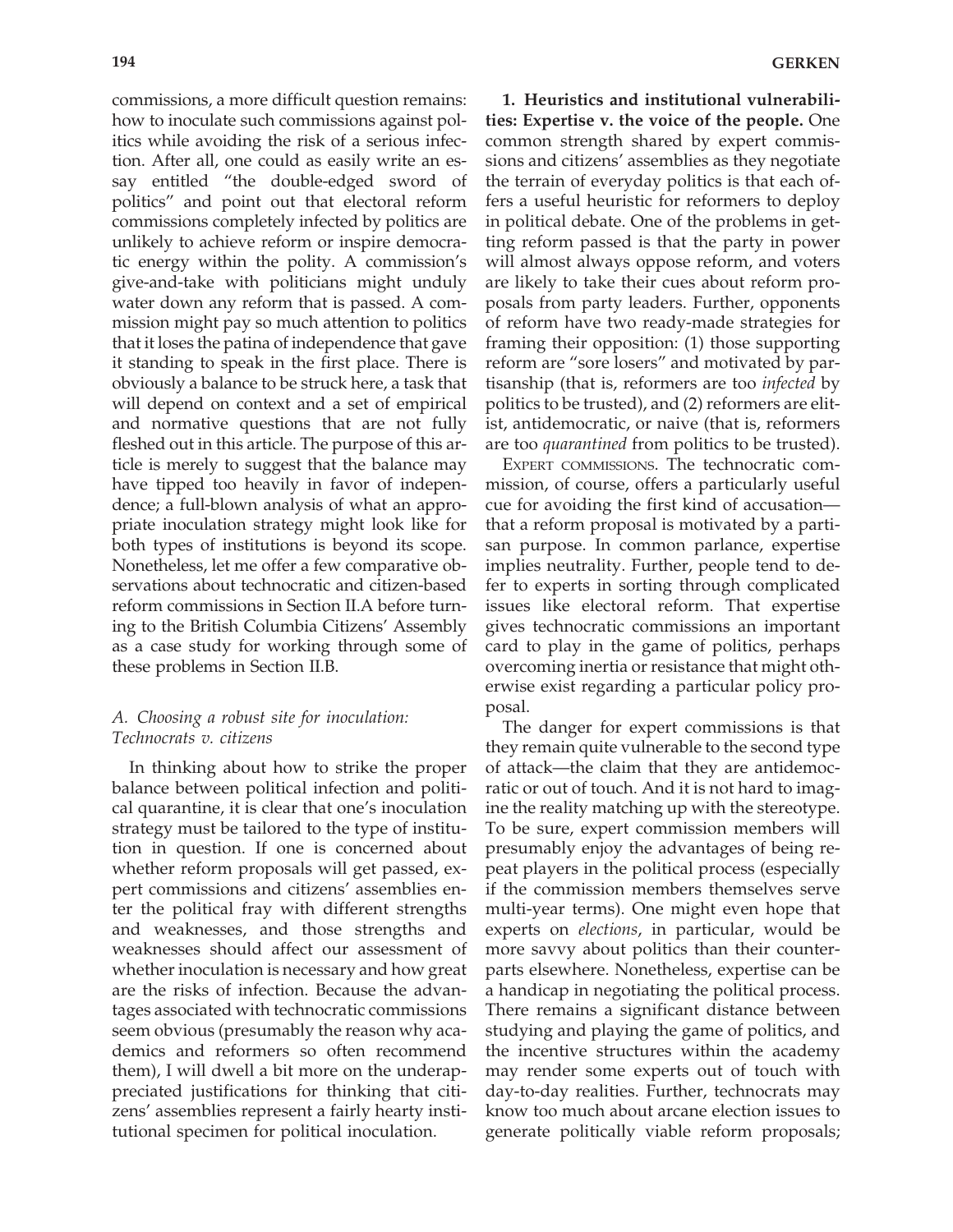being deeply steeped in a professional culture can give one a tin ear to politics and prevent decision makers from being sufficiently flexible in their approach.

Under such circumstances, an inoculation strategy should prove useful to technocratic commissions. Experts need information about how nonexperts think and vote to assess what kinds of reform proposals might fly. By introducing a little bit of everyday politics into the discussion, a commission can temper its technocratic impulses with a bit of political realism.

CITIZENS' ASSEMBLIES. Citizens' assemblies enjoy a different set of advantages and handicaps in entering the political fray than expert commissions possess. A citizens' assembly has the potential to provide a powerful cue to voters, one likely to be useful in overcoming *both* of the conventional challenges to electoral reform. That is because it is difficult to accuse a randomly selected assembly of being either partisan sore losers or anti-democratic. To the contrary, one would expect the blessing of a citizens' assembly to function like the democratic version of the Good Housekeeping Seal of Approval. After all, it seems to represent something extraordinarily elusive in politics—the genuine voice of the people. Politicians are likely to be fairly reluctant to accuse everyday citizens of political taint or question an assembly's democratic credentials.

Nonetheless, citizens remain vulnerable to at least one type of challenge from those opposed to reform: inexperience.<sup>53</sup> And, as with expert commissions, one can imagine the justifications for such an accusation. After all, most citizens lack expertise in election reform and have had little experience with the political process, both of which could undermine the chances that they will succeed in the political fray. We also might expect citizens to be less politically surefooted than their technocratic counterparts.

Here, again, political inoculation could prove to be a useful strategy. Consultation with old political hands could help citizens avoid beginner's mistakes. A bit of cold political realism might temper overly enthusiastic or idealistic decision makers, or at least help channel their enthusiasm in politically sensible directions.

INOCULATION STRATEGIES. What would inoculation look like in practice? As an informal matter, reform commissions could seek out interaction with legislators and seasoned reformers, or engage in polling and small-scale experimentation to discern the political viability of particular proposals. There are also numerous formal institutional tweaks that might help inoculate a reform commission. For instance, a reform commission's membership might include legislators or party leaders. Or the commission might float trial balloons—pilot projects or tentative proposals to gauge the level of support for a particular idea.

Which inoculation strategy makes the most sense will depend on the institution. For instance, given that citizens' assemblies (at least those we've seen thus far) tend to be quite large, the addition of a single legislative member may be less useful than it would be on expert commissions, which are usually smaller. Similarly, polling and focus groups might be more important for expert commissions if we think of the citizens' assembly as something akin to a built-in focus group.

**2. Inoculating without infecting.** One might object, however, that such concessions to everyday politics risk eliminating precisely what makes such each type of electoral commission special: neutral expertise (in the case of technocratic commissions) and authenticity (in the case of citizens' assemblies). The risk is a genuine one. There are nonetheless good reasons to think that both types of institutions are well-suited to ward off the infection of politics in the long term.

As to expert commissions, the fact that its members are part of what we might call a professional guild may make them less vulnerable to the dangers of infection (and thus able to withstand a healthy dose of politics in the decision making process). Technocrats answer to a set of professional norms generated outside of the political process, so they should be less likely to succumb to political pressures than those without such an anchor.

Though citizens' assemblies lack such a constraint, they, too, seem fairly able to withstand a dose of everyday politics. After all, the odds

<sup>53</sup> For an example of such an attack on the only citizens' assembly to have taken place thus far, *see infra* note 70.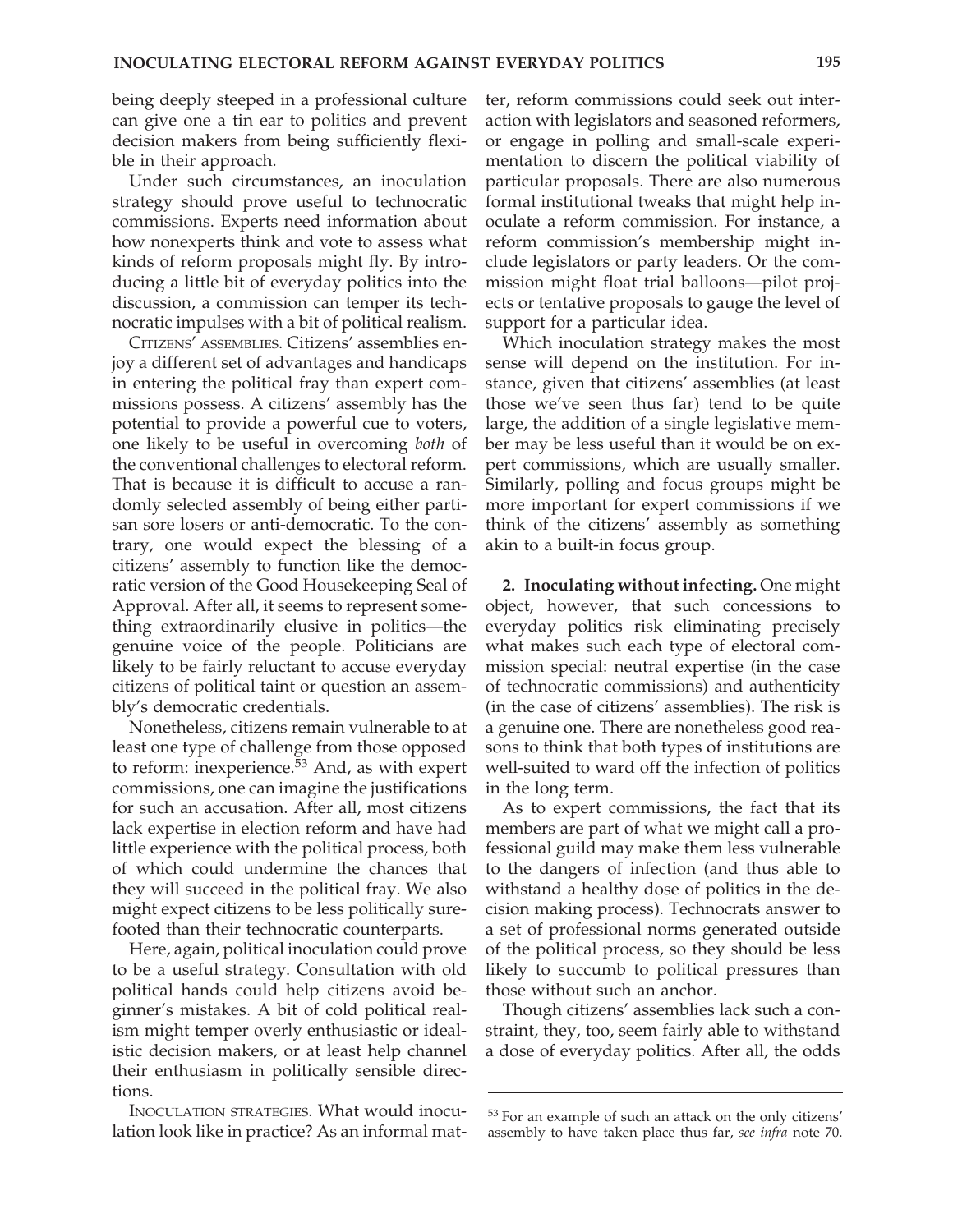are fairly steep that a randomly drawn group of citizens will be any more receptive to the appeals of self-interested legislators than the rest of the polity. It is with good reason that political theorists have long valued randomness as a strategy for distributing political power.<sup>54</sup> It is neutral, thus depriving the state (or, here, legislators) of the power to appoint, one of the most common strategies for influencing agency decisions ex ante. That seems especially true when one considers that the coins of the realm in a citizens' assembly are not money or power, but time and a willingness to participate.<sup>55</sup>

Further, if we imagine a *permanent* citizens' assembly or one that convenes every five or ten years,56 it is not only randomness that will help ward off political infection, but episodic turnover (given that citizens are volunteering their time to serve, multi-year terms seem impractical). Regular turnover eliminates the worry that assembly members will get too cozy with political interests, as the sort of repeat interactions and long-term ties that facilitate capture would be quite difficult under such circumstances.<sup>57</sup>

The combination of a random draw and episodic service also offers a built-in mechanism for reflection and fine-tuning for the citizens' assembly. Each new assembly has an opportunity to take a different tack than the assembly before. Episodic service all but forces the new assembly to reflect on the record of its predecessor, and it reduces the risk associated with one set of decision makers becoming overcommitted to its own, unsuccessful strategy (be it the route of quarantine or infection).

Finally, in the long run, *both* expert commissions and citizens' assemblies have significant incentives to strike the right balance between infection and quarantine.58 If such institutions live up to their promise—if they truly offer an expert's view or genuinely reflect the people's will—they will not be the lone voice of reform. As the New Zealand reform experience suggests, the decisions of a commission can often provide a rallying point for reform-minded organizations to generate political energy.59 Further, political entrepreneurs of all stripes would recognize the power associated with the imprimatur of a wellrespected reform commission. They are likely to vie for its "blessing" and throw their support behind as many of its proposals as they could. $60$ 

The ability of both types of commissions to leverage this kind of power, however, depends on perception—the perception of either neutral expertise or authenticity. Too little politicking,

<sup>54</sup> *See, e.g.,* Neil Duxbury, *Random Justice: On Lotteries and Legal Decision-Making* (1999); Jon Elster, *Solomonic Judgments: Studies in the Limitations of Rationality* 72–122 (1989); Bernard Manin, *The Principles of Representative Government* 8–84 (1997). On the use of the lottery to choose office holders and make political decisions, *see* Bruce Ackerman, *Social Justice in the Liberal State*, 285–89, 298 (1989) (discussing a "responsive lottery" as an alternative to majority rule); Elster, *supra*, at 78–86; Manin, *supra*, chs. 1 and 2; Duxbury, *supra*, at 26–34; John Burnheim, *Is Democracy Possible? An Alternative to Electoral Politics* 9–12, 106–24 (1985); Dennis Mueller et al., *Representative Democracy via Random Selection*, 12 Pub. Choice 57 (1972); Richard Thaler, *Illusions and Mirages in Public Policy* 73 Pub. Int. 60, 72 (1982) (discussing congressional committees); Robert Weissberg, *Collective v. Dyadic Representation*, 72 Am. Pol. Sci. Rev. 535, 544 (1978); Akhil R. Amar, Note, *Choosing Represen-*

*tatives by Lottery Voting, 93 Yale L.J.* 1283 (1984).<br><sup>55</sup> Here again, there is a potential downside to this design feature. Pure randomness is not possible in this context, as the time commitment involved requires some measure of self-selection by participants. It is quite possible that the people willing to serve on a citizens' assembly are not representative of the people generally. For instance, an assembly might attract more reform-minded zealots than a truly random draw. And randomness itself, of course, can generate decision making bodies dominated by those with outlier political views. *See* Heather K. Gerken, *Sec-*

<sup>56</sup> There are, of course, costs and benefits associated with permanence. On the one hand, a permanent assembly tasked with handling a variety of electoral-reform issues would have ample opportunity to build its reputational capital. On the other hand, constant revision of electoral rules could lead to unnecessary instability and uncertainty in the political process, focusing the attention of political parties on fights over the rules of competition rather than substantive politics. Further, constant battles over electoral reform might inure citizens to these debates, thus reducing the level of political support for change.

<sup>57</sup> Episodic service may also be a source of weakness for the assembly model, however, as it means that participants will not have a chance to build on experience and hone their political skills. Thus, some sort of inoculation may be *essential* for a citizens' assembly precisely to provide a needed corrective against political naïveté.

<sup>58</sup> Elemendorf makes a similar point in his work on advisory commissions. *See* Elmendorf, *supra* note 13, at 1382–84, 1431–36.

<sup>59</sup> Denemark, *supra* note 17, at 88; Geddis, *supra* note 30, at 458; Jackson and McRobie, *supra* note 30, at 123–24; <sup>60</sup> Consider the impressive competition among U.S. politicians for the blessings of the 9/11 Commission or the Jersey Girls, who played such a prominent role in articulating the needs and desires of the families of 9/11 victims in the wake of the attack. Elmendorf, *supra* note 13, at 1384.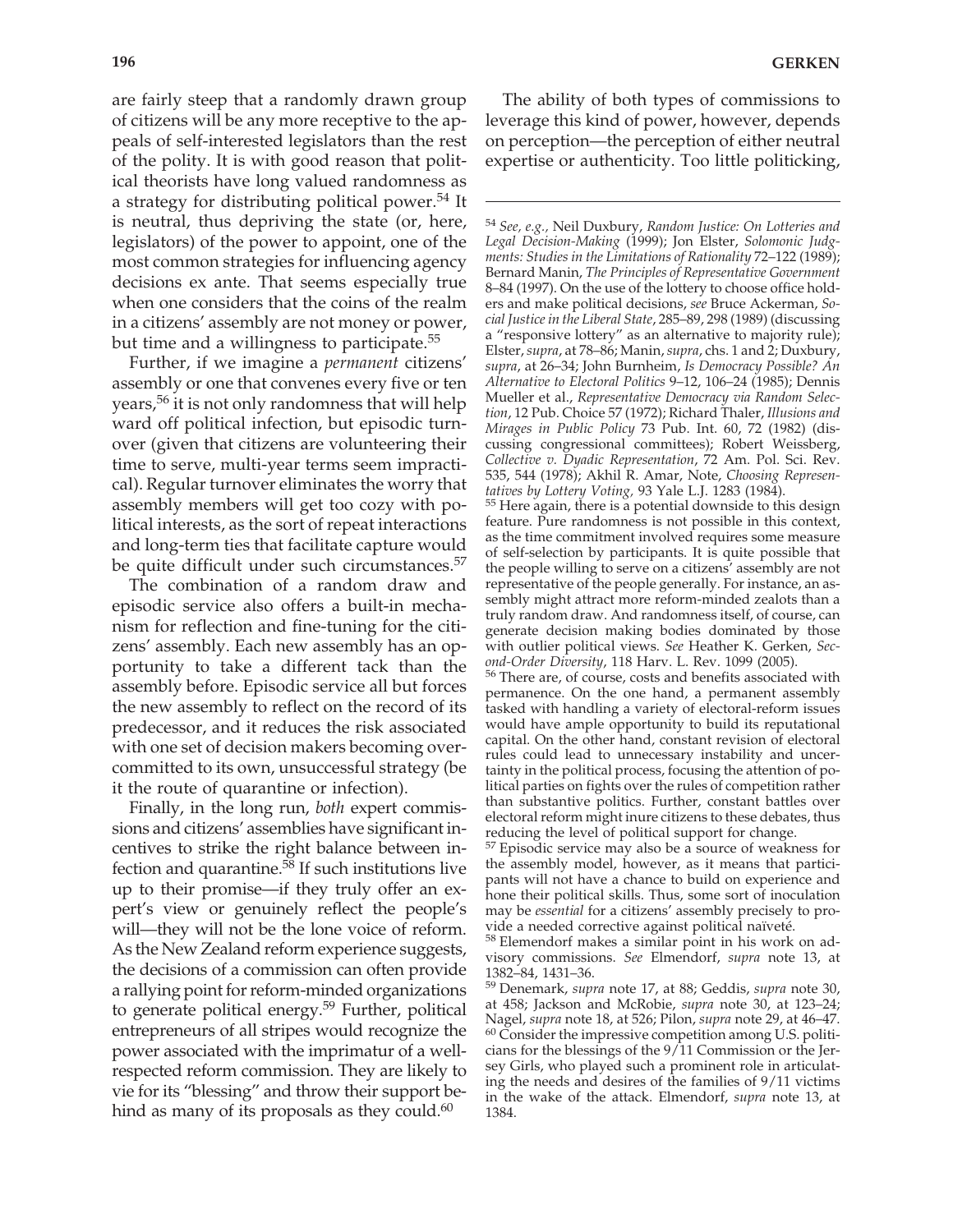and each will be vulnerable to challenges that it is too isolated or too unrepresentative to warrant deference from voters. Too much politicking, and neither has something distinctive to offer to the debate. Put differently, commissions like these have a built-in sunset provision. The moment they lose the support of the citizenry—either because they failed to politic or they politicked too much—they lose their ability to affect the political debate.

At least for citizens' assemblies,  $61$  there is more to the argument than the claim that it has the right incentives to strike an appropriate balance between political quarantine and political infection. Even if a citizens' assembly fails, we may see a different organization—one that does a better job of striking that balance rising to take its place. The tenor of the conversation, at least, will continue to change.

Here's why. Even if a citizens' assembly were to fail, the way that it would fail seems likely to generate new opportunities for grassroots influence on the political process. The mere existence of the institution changes the political terrain. That is because there are a limited number of strategies available for attacking an institution like a citizens' assembly. The debate seems almost destined to focus primarily on who genuinely speaks for the people. An effective attack would require one to point to a different institution that has standing to speak for the people. Thus, even if the assembly were to wade too deeply into the political swamp, other organizations would be able to contest the assembly's claim to authority.

#### *B. The British Columbia experience: A case study*

The generalities offered above, of course, are just that—generalities. Any prescription for inoculating an electoral reform commission requires a number of contextual judgments. To ground this analysis a bit, let me close by offering a case study of one such decision making body—the British Columbia Citizen's Assembly—and the ways in which inoculation might have been a useful strategy for helping the Assembly's reform proposal become a reality.

As noted above, the B.C. Citizens' Assembly was charged with considering whether the

province's first-past-the-post system ought to be abandoned. The Assembly was drawn from a pool that was randomly selected from lists stratified by age, gender, and district. After the pool was winnowed down to those willing and eligible to take part, 158 members were drawn (one woman and one man from each district), with two members from the First Nations peoples then added to round out the group. The eleven-month, multi-stage deliberation process included a "learning phase" (consisting of presentations and small discussion groups), the "public hearing phrase" (50 public hearings, each attended by subsets of the assembly's membership, and an opportunity for written comments), and the "deliberation phase" (during which the Assembly came up with its recommendation). During the deliberation phrase, the Assembly narrowed down the choice of potential alternatives to a single-transferable vote (STV) system (which allows voters to rank candidates and uses those rankings to distribute votes among the candidates) and a mixed member proportional (MMP) system (which elects candidates using both single-member districts and proportional voting). The Assembly than endorsed STV over B.C.'s current system—a first-past-the-post, single-member districting system—by a substantial margin. $62$ 

The B.C. Assembly's proposal that the province switch to STV was then put on a provincial referendum, to be implemented if it garnered a "double majority": (1) more than 60% of the ballots cast province-wide, and (2) a simple majority in 60% of the province's ridings. The Assembly's proposal succeeded in gaining a majority in all but two of the

 $61$  It is more difficult to discern whether the creation of an expert commission has the same power to change political discourse. First, expert commissions are more common than citizens' assemblies and thus less likely to make a political splash. Second, the obvious grounds for challenging expert commissions—that they are antidemocratic or too insulated from everyday citizens—seem less likely to push toward a search for a "more" expert replacement.

 $62$  The description in this paragraph was drawn from the official final report circulated by the organizers of the Assembly, *Final Report, Making Every Vote Count: The Case for Electoral Reform in British Columbia* (2005), available at -http://www.citizensassembly.bc.ca/resources/final. report.pdf  $>$  (last visited Sept. 6, 2006).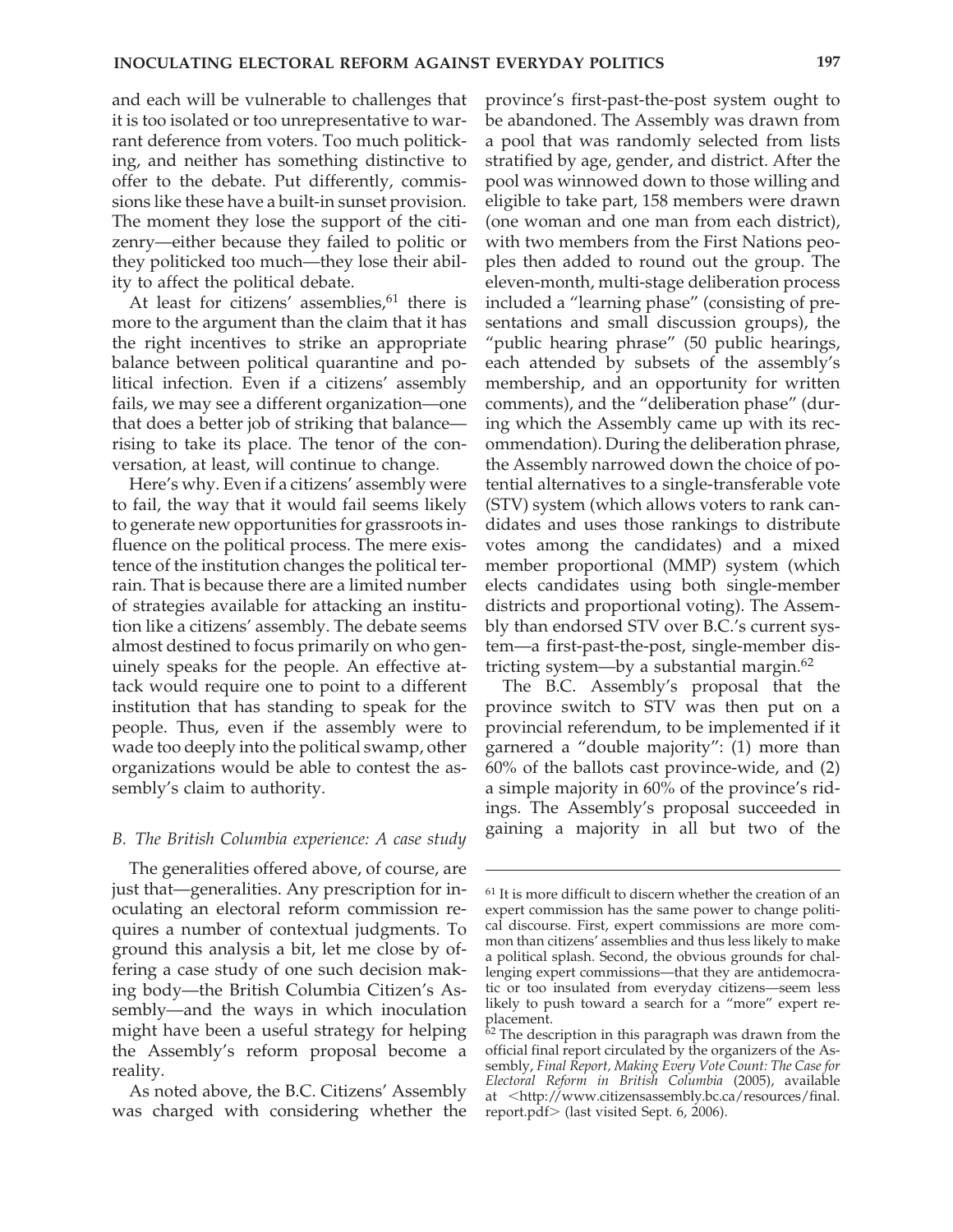province's ridings but fell just short (about 58%) of the supermajority vote requirement.<sup>63</sup> The government has scheduled another referendum on the proposal for 2008 in the hope that public discussion will result in a more conclusive result.<sup>64</sup>

**1. Heuristics and institutional vulnerabilities.** As an initial matter, the Assembly provides some reason to think that citizens' assemblies offer a particularly intriguing model for reformers trying to navigate difficult political terrain. To begin, the British Columbia experience offers suggestive, albeit very limited, evidence of the potential power associated with citizen assemblies as vehicles for reform. One might think that is an odd conclusion given that the Assembly's proposal failed to pass. But even though its proposal did not garner the necessary 60% of the popular vote to pass, two facts stand out.

First, one cannot help but be impressed by the large number of citizens who voted for reform despite the absence of an adequate public education campaign or significant public debate. Part of the B.C. Assembly's success obviously stems from its agenda-setting power. Because the Assembly could place a proposal on the ballot, it was able to begin a conversation about reform in British Columbia that had not taken place before then.

But the power of the B.C. Citizens' Assembly, I suspect, went beyond the power that might have been wielded by a comparably situated independent commission of technocrats. After all, the Assembly had no money for a public education campaign, and political elites maintained a virtual radio silence about the issue; the combination might well represent the death knell for any initiative proposal. It therefore seems quite remarkable that approximately 58% of the B.C. citizenry—having received little or no information about the referendum<sup>65</sup>—were apparently willing to gamble on the reform proposal simply because the *Citizens'* Assembly had proposed it. Perhaps one can attribute the vote entirely to political cynicism—many B.C. voters preferred anything to the status quo. $^{66}$  But it is hard to ignore the possibility that the appearance of the words *"Citizens'* Assembly" on the ballot had an effect on voters' decisions.

Second, the nominally failed effort of the B.C. Assembly continues to have a remarkable effect on B.C. politics. The fact that the referendum garnered a significant majority of votes made it all but impossible for incumbent politicians to ignore the proposal. As a result, the Lieutenant-Governor recently announced that the government would take up the issue again and run a second referendum on the proposal. Interestingly, in making this announcement, the governing party was extremely cautious about creating the appearance that it was displacing the Assembly's proposal with a different reform idea. As the Lieutenant-Governor herself emphasized, the governing party "does not accept that the 79 members of [B.C.'s] assembly are any better qualified than the . . . members of the Citizens' Assembly" to "choose the best electoral model."67 Instead, the Lieutenant-Governor highlighted the government's respect for the Assembly's "citizen-centered" model and attributed the failure of the referendum to the Assembly's inability to provide specific information as to how boundaries under [the Assembly's proposed] system would be drawn.<sup>68</sup> Indeed, even as the Lieutenant-Governor announced important changes to the Assembly's proposal, she insisted that her party was merely hewing to the Assembly's plan—just "taking it to its ultimate conclu-

 $63$  Tom Fletcher, "Electoral Reformers Pressing Ahead," Williams Lake Trib. (July 19, 2005).

<sup>&</sup>lt;sup>64</sup> Iona Campagnolo, *Speech from the Throne*, Opening of the First Session, Thirty-Eighth Parliament, British Columbia (Sept. 12, 2005).

<sup>65</sup> Wendy Stueck, "STV gets high-profile boost," *The Globe and Mail*, May 9, 2005, at S1 (noting that April poll "found that nearly half of the voters in British Columbia know 'nothing at all' about STV").

<sup>66</sup> *See* Jeffrey Simpson, "A vote for something—or just anything at all?" The Globe and Mail, May 21, 2005, at A19 (offering this explanation); *see also* Ratner, *supra* note 11, at 24 (prior to the vote, noting widespread "public disenchantment with parliamentary politics"). That seems to have been the case in New Zealand, for instance, where 85% of New Zealand's voters cast a ballot against the existing first-past-the-post election system due to "overwhelming disillusionment with politicians and the political system," Nagel, *supra* note 18, at 526, although there, too, an electoral reform commission had endorsed an alternative system.

<sup>67</sup> Campagnolo, *supra* note 64, at 26. <sup>68</sup> *Id.* at 26–27.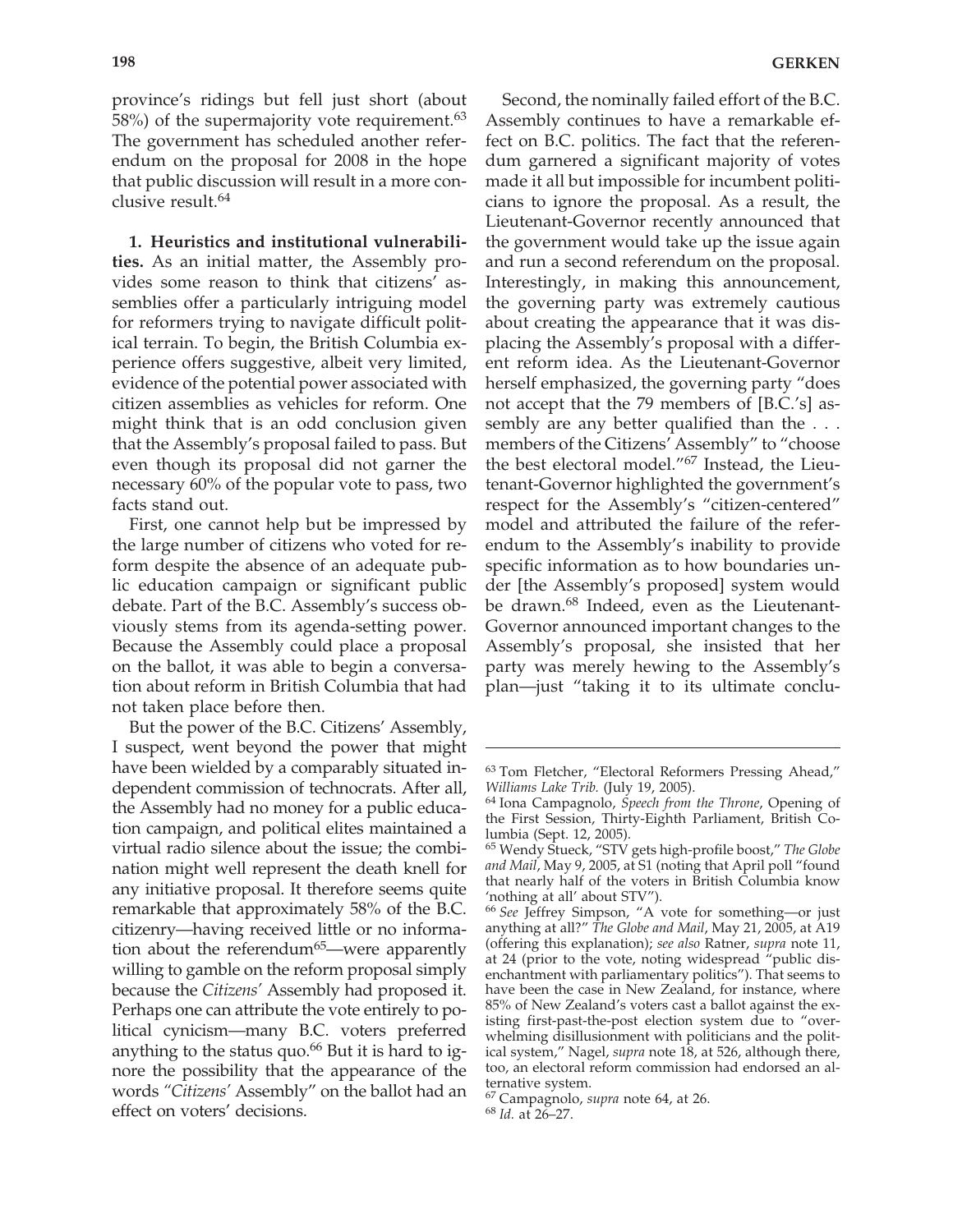sion."69 The governing party also gave in to the demands of the Assembly's alumni by promising adequate funding for an education campaign.

The fact that the Assembly's *failed* attempt to pass its proposal through a referendum induced this level of political pussyfooting by the party in power is quite suggestive. It confirms how difficult it is for partisan elites to compete with a citizens' assembly on authenticity grounds and thus how hard it is for them to ignore or challenge its proposals.<sup>70</sup> Whether the now-disbanded B.C. Assembly can keep the pressure on politicians—and what effect elite endorsements and challenges will have on the next part of the story—remains to be seen.

**2. Inoculating without infecting.** The obvious question, of course, is whether there was anything that might have improved the chances that the Assembly's proposal would have passed in the first place. The Assembly's proposal won a surprising number of votes given the constraints that existed, but would it have been possible to do better? Although it is impossible to offer a precise diagnosis, there are reasons to think that, consistent with the inoculation hypothesis, the Assembly's failure came from engaging in too little politicking, not too much.

There appears to be no evidence that the Assembly's STV proposal failed to pass the 60% threshold because the Assembly engaged in too much politicking. Press reports contain no accusations that assembly members were improperly influenced by political considerations. To the contrary, one of the rare attacks on the assembly suggested that it was not sufficiently in touch with the needs of the people, arguing that the Assembly's members were being led by the nose by a bunch of out-of-touch, overly idealistic academics.<sup>71</sup>

Moreover, the way the assembly was run suggests that its problem was more likely to stem from quarantine than infection. Legislators and the political parties remained quite distant from the decision making process. With the exception of the Greens, the parties seem to have done relatively little lobbying during the process (and the Greens' strategy proved to be quite unwelcome to the Assembly's partici-

pants72). Moreover, neither legislators nor party leaders helped in vetting the proposals circulating around the Assembly.

Consider a few ways in which an inoculation strategy might have aided passage of the B.C. Assembly's proposal. First, the Assembly might have paid greater attention to the political viability of its proposed change. According to the Assembly's final report, although STV emerged as the clear choice among those deliberating, other ideas were available to Assembly members, including MMP.<sup>73</sup> What would have happened if Assembly members had vetted their top two or three preferred alternatives at an early stage in their deliberations, either by talking to seasoned politicians or reformers or by using polls to ascertain how the average citizen (who, unlike Assembly members, had not spent almost a year thinking about electoral reform) reacted to each alternative? Perhaps it would have had no effect on the decision of the Assembly. Or perhaps its members would have chosen a different proposal, one that would have been easier to explain or promote to the public.

For example, one of the evident handicaps faced by STV proponents was the fact that the system was used by only a few, small nations across the globe. Had the participants focused more on the next step in the reform process the need to convince a supermajority of the electorate to vote for change—they might have

 $\frac{69 \text{ Id.}}{70 \text{ As}}$  one reporter observed during the debate over the referendum, "most of those who joined the debate over BC-STV were careful to pay their respects to the citizens, even as they disagreed with their recommendations."<br>Vaughn Palmer, The Vancouver Sun, May 20, 2005, at A3. <sup>71</sup> See, e.g., Norman Spector, Lies and truth on the campaign *trail*, Times Colonist (Victoria), April 29, 2005, at A14 (arguing that an "unrepresentative group of British Columbians" are using hard working B.C. natives as the "mice in an experiment designed by well-meaning people who spent too much time with tenured university pro-

fessors").<br><sup>72</sup> Supra note 11.

<sup>&</sup>lt;sup>73</sup> Final Report, *supra* note 62, at 13 (showing that the MMP proposal was initially favored by about 1/5th of Assembly members); Les Levne, Comment, *Politicians should keep their hands off*, Times Colonist, May 21, 2005, at A10 (noting that a "mixed-member system"—apparently favored at least by the Greens—"was never far from the [assembly members'] minds").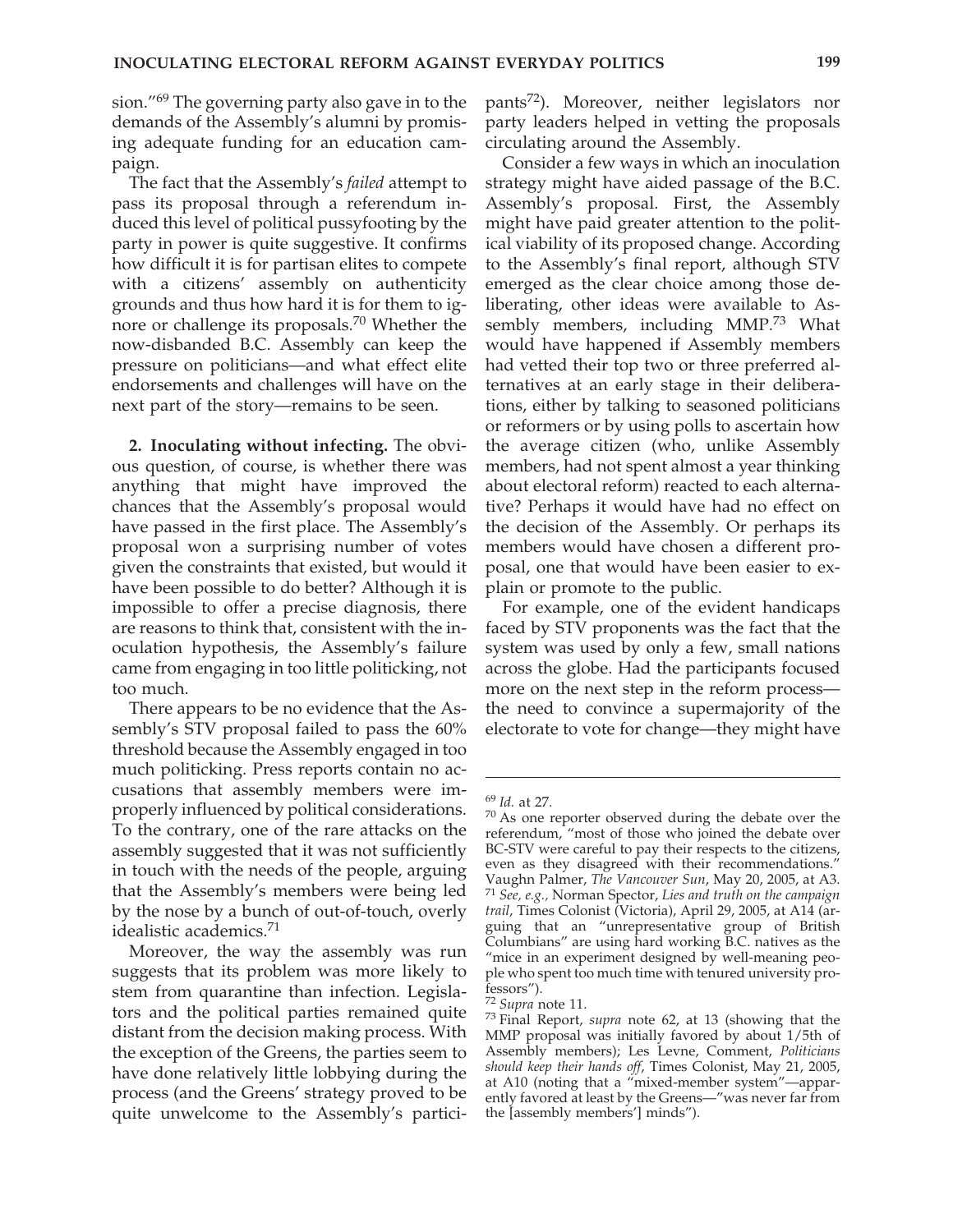chosen to endorse MMP, a widely used system adopted by a number of major Western democracies and used by roughly half a billion people.74 Its political saleability is evidenced by the fact that it was chosen by three of the countries to have changed their election systems most recently (Italy, New Zealand, and Japan), and it is often described by academics as a "middle ground"75 or "best-of-both-worlds approach."76 By way of contrast, consider the fact that New Zealand's successful electoral reform commission endorsed MMP over STV in part because of the likelihood that MMP would "secur[e] popular support."77

Similarly, we might speculate as to whether the Assembly might have benefited from more high profile support during the referendum process.<sup>78</sup> As noted above, there is extensive empirical evidence that voters use cues—like endorsements from prominent party leaders and officials—in evaluating an issue.79 But B.C. voters were not given many cues by political elites—at least by political elites who favored reform. That is not surprising given that the Assembly ultimately chose a proposal that was disfavored by the governing party and its primary opposition.80 Given how difficult it is for political parties to attack citizens' assemblies,<sup>81</sup> British Columbia's major parties seemed to have used the second-most effective weapon at their disposal—strategic silence—and thus deprived voters of much-needed information.

Indeed, the B.C. Assembly's proposal was so unpopular among B.C.'s political elites that even the Greens—the one party that ought to have been most enthusiastic about electoral reform—preferred a different plan.<sup>82</sup> As a result, the Greens were the sole party to endorse the Assembly's proposal, and they did so only after their leader had spoken strongly in favor of a different plan.<sup>83</sup> Individual political elites and interest groups also kept their distance; even Gordon Campbell, the Assembly's primary architect, failed to endorse its proposal.84 And it appears that the only special interest group to offer an endorsement, the Vancouver Board of Trade, came out against the proposal.

Here again, an examination of the path not taken might be useful. As noted above, reform proposals are often most successful when they can be used by the minority party to attack the

party in power.85 We know, of course, that the Greens in B.C. were supportive of a move toward greater proportionality (and, as a minority party, had every reason to desire it). By choosing a proposal that most Greens, including the party's leader, disfavored, the Assembly may have deprived itself of an important ally. Perhaps as a result, according to one observer, "no one of political significance is championing a radical change begging for an evangelist."86

It is, of course, impossible to prove that political inoculation—the path not taken by the

<sup>81</sup> *Supra* text accompanying notes 67 to 69. <sup>82</sup> It is possible that, as seems to have been the case in New Zealand, *supra* note 41, anti-party sentiment might be so strong that the support of at least the two major parties might have undermined support for the Assembly's proposal. Even in New Zealand, however, the minor parties' support for reform was thought to have helped its passage. *See* Denemark, *supra* note 17, at 89, 91–93;

<sup>83</sup> Palmer, *supra* note 80 (indicating that neither the B.C. Liberals nor NDP endorsed the proposal); Craig McInness, "If STV fails, it will be years before we get change," *The Vancouver Sun*, May 12, 2005, at A15 (noting that the Green party's leader was "officially neutral" on the proposal); Jeffrey Simpson, "A vote for something—or just anything at all?" *The Globe and Mail*, May 21, 2005, at A19 (noting survey results indicating that "only 32 percent of voters could even name STV . . . [and] the majority didn't even know what it was").

<sup>84</sup> Palmer, *supra* note 80 (noting Campbell's neutrality and observing that even one week before the referendum that the Dean of the University of Vancouver Law School was "one of the few high profile members of the Liberals or New Dem-ocrats who have come out in favour of STV").<br><sup>85</sup> Supra text accompanying notes 43, 44, and 46.

<sup>86</sup> James Travers, "B.C.'s proposed electoral system just won't work," *The Record,* April 28, 2005, at A9.

<sup>74</sup> Nagel, *supra* note 18, at 525. <sup>75</sup> Norris, *supra* note 12, at 4. <sup>76</sup> Nagel, *supra* note 18, at 525 (quoting reform advocate Matthew Cossolotto).<br><sup>77</sup> Denemark, *supra* note 17, at 88.

<sup>&</sup>lt;sup>78</sup> There are, of course, potential costs associated with such support. If too many politicians associate themselves with an assembly and its proposals, it might lose its patina of legitimacy because it is too closely associated with those in power.

<sup>79</sup> *Supra* note 44. We even saw use of this strategy by an opponent of STV, who relied on statements made against STV by two former party leaders, former NDP premier Dave Barrett and former Social Credit premier Bill Bennett: "In their long political careers, former premiers Bill Bennett and Dave Barrett H have never agreed on anything. Yet neither believes STV would be good for B.C." Norman Spector, "Voting 'no' to BC-STV and hoping for better," The Vancouver Sun, May 13, 2005, at A19.

<sup>&</sup>lt;sup>80</sup> Vaughn Palmer, "Other Liberals not as high as Camp-<br>bell on STV," The Vancouver Sun, May 11, 2005, at A3.